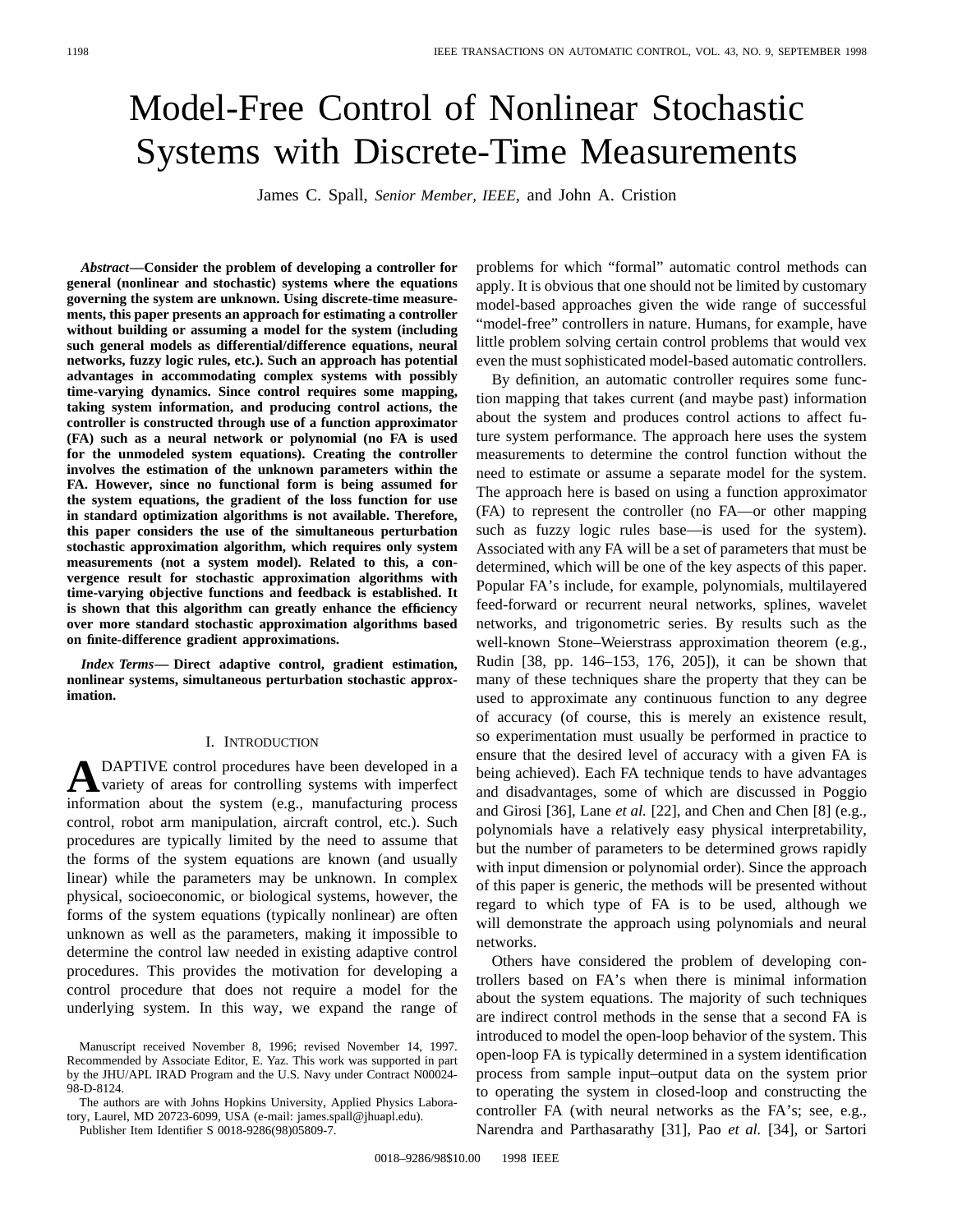and Antsaklis [45]). In contrast, the direct control approach here does not require any open-loop system identification, instead constructing the one (controller) FA while the system is operating in closed-loop. Thus we avoid the need for open-loop "training" data, which may be difficult or expensive to obtain, and the need to estimate perhaps twice as many parameters (for constructing two FA's). Further, the approach here offers potential advantages in being better able to handle changes in the underlying system dynamics (since it is not tied to a prior system model) and being more robust in the face of widely varying control inputs (i.e., the indirect approach may perform poorly for closed-loop controls outside of the range of open-loop controls used in the prior identification step).

Let us briefly discuss how the approach here contrasts with other "model-free" approaches. We are aware of many claims made in the literature that a particular control technique is "model-free." However, we question most of these claims on the basis of the hidden or implicit system modeling required. (We wish to raise this issue not because there is anything inherently wrong with these other approaches, but to help clarify that our use of "model-free" is to be taken literally.) For example, fuzzy controllers are frequently claimed as model-free; nevertheless, in all fuzzy controllers there is a requirement for a rules base (or associative memory matrix) that describes the dynamics of the system in a linguistic-type fashion. Although such information is not in the classical form of differential or difference equations, it is still a representation of the dynamics that seems to qualify as a model. Similar arguments can be made for other controllers claimed as modelfree (e.g., some neural network controllers).

Although the model-free approach here is appropriate for many practical systems, it is generally inappropriate for systems where a reliable system model can be determined. One reason, of course, is that with a reliable model, the controller will generally achieve optimal control more quickly (fewer suboptimal "training" steps). Further, a reliable model allows in some cases for theoretical analysis of such issues as stability and controllability and for the calculation of state estimates for use in system performance monitoring and feedback to the controller. (We say "in some cases" because in the stochastic discrete-time setting, there are currently almost no practically useful stability results for adaptive nonlinear systems.) Sanner and Slotine [43], Levin and Narendra [23], [24], Jagannathan *et al.* [16], Fabri and Kadirkamanathan [13], and Ahmed and Anjum [1] are examples of approaches that rely on controller FA's but introduce stronger modeling assumptions (e.g., deterministic systems or specific knowledge of how the controller enters the system dynamics) as a means of performing a stability analysis. However, for systems where only a flawed (if any) model is available, attempts to do such analysis can lead to suboptimal (or worse) controllers and faulty stability and controllability analysis. It is such cases that are of interest here.

As we will show, it is not possible in our model-free framework to obtain the derivatives necessary to implement standard gradient-based search techniques (such as back-propagation) for estimating the unknown parameters of the FA. We will, therefore, consider stochastic approximation (SA) algorithms based only on measurements of the system as it operates in closed-loop. Usually such algorithms rely on well-known finite-difference approximations to the gradient (for examples of such algorithms in control, see Saridis [44, pp. 375–376] or Bayard [2]). The finite-difference approach, however, can be very costly in terms of the number of system measurements required, especially in high-dimensional problems such as estimating an FA parameter vector, (which may easily have dimension of order  $10^2$  or  $10^3$ ). Further, real-time implementation of finite-difference methods would often suffer since the underlying system dynamics may change during the relatively long period in which measurements are being collected for one gradient approximation (see Section IV here). We will, therefore, consider an SA algorithm based on a "simultaneous perturbation" method (Spall [46]), which is typically much more efficient than the finite-difference SA algorithms in the amount of data required. In particular, the simultaneous perturbation approximation requires only one or two system measurements versus the hundreds (or more) typically required in finite-difference methods. A special case of the control approach here—focusing on the "direct approximator" method (see Section II below), perfect state measurements, and a neural network as the FA—is considered in Spall and Cristion [52]. Some applications of the simultaneous perturbation optimization method in control are given in Maeda and De Figueiredo [26] (robotics), Koch *et al.* [17] (integrated transit/traffic control), and Nechyba and Xu [32] (human-machine interface control). Note that the general convergence result presented here is relevant to most of these applications.

The remainder of this paper is organized as follows. Section II describes two related methods (based on different levels of prior information about the system) for using FA's to control nonlinear systems. This section also describes why it is not possible to determine the gradient of the loss function, in contrast to the approaches of Narendra and others mentioned above where they introduce an additional FA to model the open-loop system. Section III discusses the SA approach to FA parameter estimation using the simultaneous perturbation method and presents a theoretical result on the convergence of the estimate. Section IV presents numerical studies on two different nonlinear systems, and Section V offers some concluding remarks and areas for further investigation.

# II. OVERVIEW OF APPROACH TO CONTROL WITHOUT SYSTEM MODEL

# *A. The System and Generic Form of Controller*

We consider general dynamic processes, typically involving nonlinear dynamics and stochastic effects. It is assumed that a sequence of discrete-time measurements of the process is available and that the goal is to choose a corresponding sequence of controls to optimize a function of future system measurements. We let the sequence of discrete-time measurements be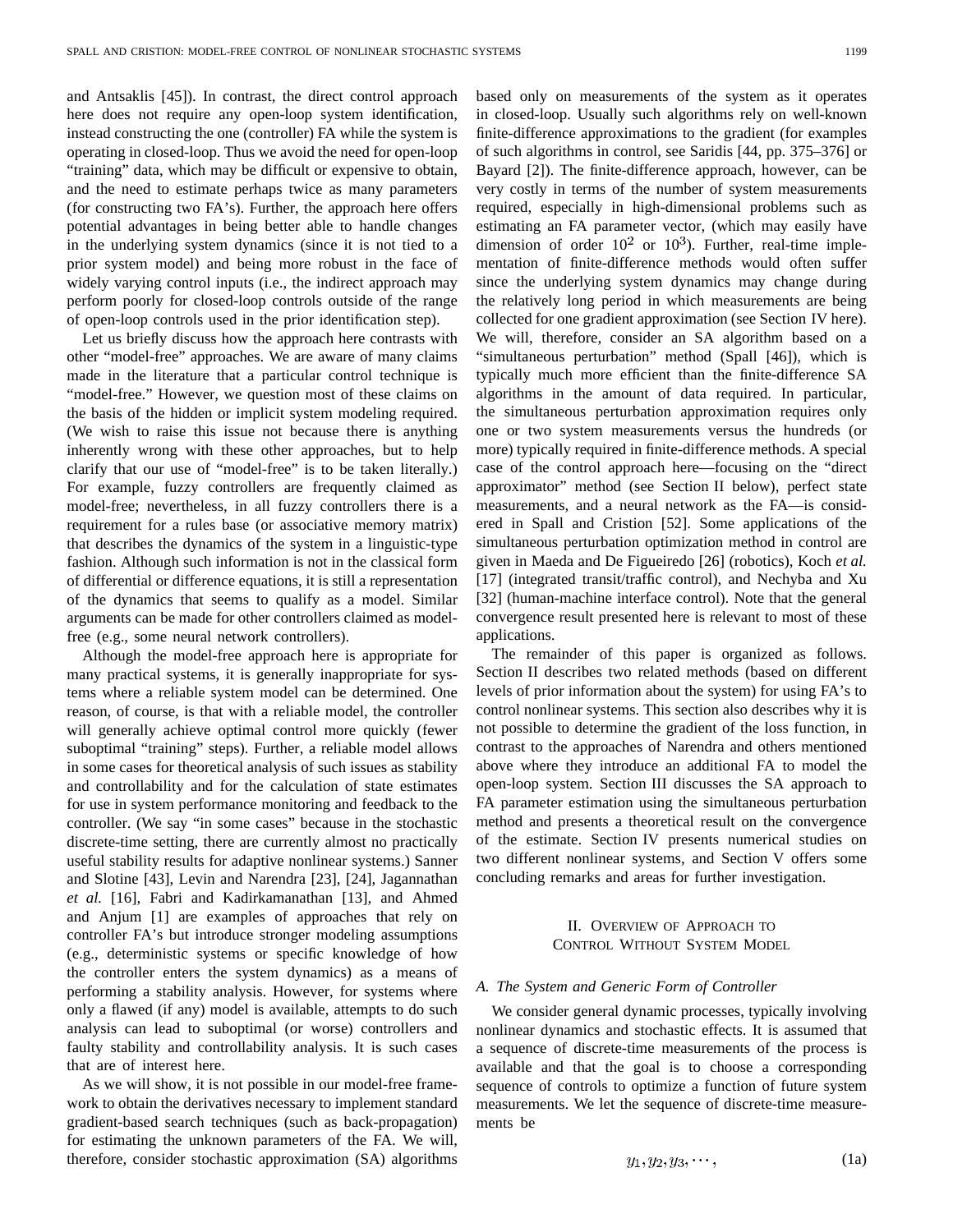with corresponding controls

$$
u_0, u_1, u_2, \cdots,
$$
 (1b)

(so  $u_k$  affects  $y_{k+1}$ ,  $y_{k+2}$ , etc.). In general, we assume no particular analytical structure (e.g., state-space, NARMAX, continuous- or discrete-time process evolution, etc.) behind the process generating the measurements. Based on information contained within measurements and controls up to  $y_k$  and  $u_{k-1}$ , our goal is to choose a control  $u_k$  in a manner such that we minimize some loss function related to the next measurement  $y_{k+1}$  (or to the next specified number of measurements). Often, this loss function will be one that compares  $y_{k+1}$  against a target value  $t_{k+1}$ , penalizing deviations between the two. Without sacrificing generality, most of this paper will focus on this target-tracking control problem, although the approach would apply in other (say, optimal control) problems as well, as discussed briefly in Section II-B.1

In the approach here, a function approximator (e.g., neural network or polynomial) will be used to produce the control  $u_k$ , as outlined in Section I. We will consider an FA of fixed structure across time (e.g., the number of layers and nodes in a neural network is fixed), but allow for underlying parameters in the FA (e.g., connection weights in a neural network) to be updated. Since past information will serve as input to the control, this fixed structure requires that  $u_k$  be based on only a fixed number of previous measurements and controls (in contrast to using all information available up to time  $k$  for each  $k$ ). Suppose our "sliding window" of previous information available at time  $k$ , say  $I_k$ , contains M previous measurements and  $N$  previous controls; akin to Parisini and Zoppoli [35], the choice of  $M$  and  $N$  reflects a tradeoff between carrying along a large quantity of potentially relevant information and the corresponding requirements for a more complex FA. Thus, when the system is operating without the FA parameters being updated, we have from (1a) and (1b)

$$
I_k = \{y_k, y_{k-1}, \dots, y_{k-M+1}; u_{k-1}, u_{k-2}, \dots, u_{k-N}\}\
$$

(when the FA parameters are being updated, the set  $I_k$  of  $M$ and  $N$  previous measurements and controls will contain "test" values, as discussed in Section III-A).

We will consider two methods to the problem of a controlling system in the face of uncertainty about the system dynamics governing the evolution of sequence (1a), as illustrated in Fig. 1(a) and 1(b) for the target-tracking problem in the important special case where  $I_k = \{y_k\}$  (for the more general definition of  $I_k$ , as given above, the figures would be modified in an obvious way; in addition, the process may include direct-state feedback, which is not shown). In the direct approximation method of Fig. 1(a), the output of the FA will correspond directly to the elements of the  $u_k$ vector, i.e., the inputs to the FA will be  $I_k$  (= $y_k$  here) and  $t_{k+1}$  and the output will be  $u_k$ . This approach is appropriate when there is no known analytical structure generating the measurements. In contrast, the self-tuning method of Fig. 1(b)



Fig. 1(a) Control system with FA as direct approximator to optimal  $u_k$  when  $I_k = \{y_k\}$ . (b) Self-tuning control system with FA as approximator to  $f_k(I_k)$ when  $u_k = \pi_k(f_k(I_k), t_{k+1})$  and  $I_k = \{y_k\}.$ 

requires some prior information about this structure. In particular, it requires that enough information be available to write  $u_k = \pi_k(f_k(I_k), t_{k+1})$ , where  $\pi_k(\cdot)$  is a known control law that depends on some unknown function  $f_k(\cdot)$  that is approximated by the FA. As demonstrated in Section IV, a very important type of process to which this second method can apply is an affine-nonlinear (i.e., generalized bilinear) system such as that in Chen [7] and Dochain and Bastin [11]. As we will see in Section IV, when reliable prior information is available, the self-tuning method of Fig. 1(b) may yield a controller superior to the direct approximation method of Fig. 1(a).

## *B. Formulation of Estimation Problem for Determining FA*

We now introduce some of the principles involved in determining the FA for use in generating the control  $u_k$ . Section III will provide a more detailed discussion on the estimation procedure and an associated convergence proof.

Associated with the FA-generating  $u_k$  will be a parameter vector  $\theta_k$  that must be estimated (e.g., the connection weights in a neural network). Recall that we assume that the FA structure is fixed across time. Hence the problem of finding the optimum control function at time  $k$  is equivalent to finding the  $\theta_k \in \mathbb{R}^p$ , p not a function of k, that minimizes some loss function  $L_k(\theta_k)$  (and the optimal control value would be the output of  $u_k$  after the optimal  $\theta_k$  has been found). A common loss is the one-step-ahead quadratic tracking error

$$
L_k(\theta_k) = E\big[(y_{k+1} - t_{k+1})^T A_k (y_{k+1} - t_{k+1}) + u_k^T B_k u_k\big] \tag{2}
$$

where  $A_k$  and  $B_k$  are positive semi-definite matrices reflecting the relative weight to put on deviations from the target and on the cost associated with larger values of  $u_k$ . The approach of this paper would also apply with nonquadratic

<sup>&</sup>lt;sup>1</sup>The method here attempts to find the best controller given such characteristics as degree of controllability, relative number of elements in  $u<sub>k</sub>$ , and  $y_{k+1}$ , etc. Since the system may inherently be less than fully controllable, perfect tracking may be unachievable in even deterministic systems.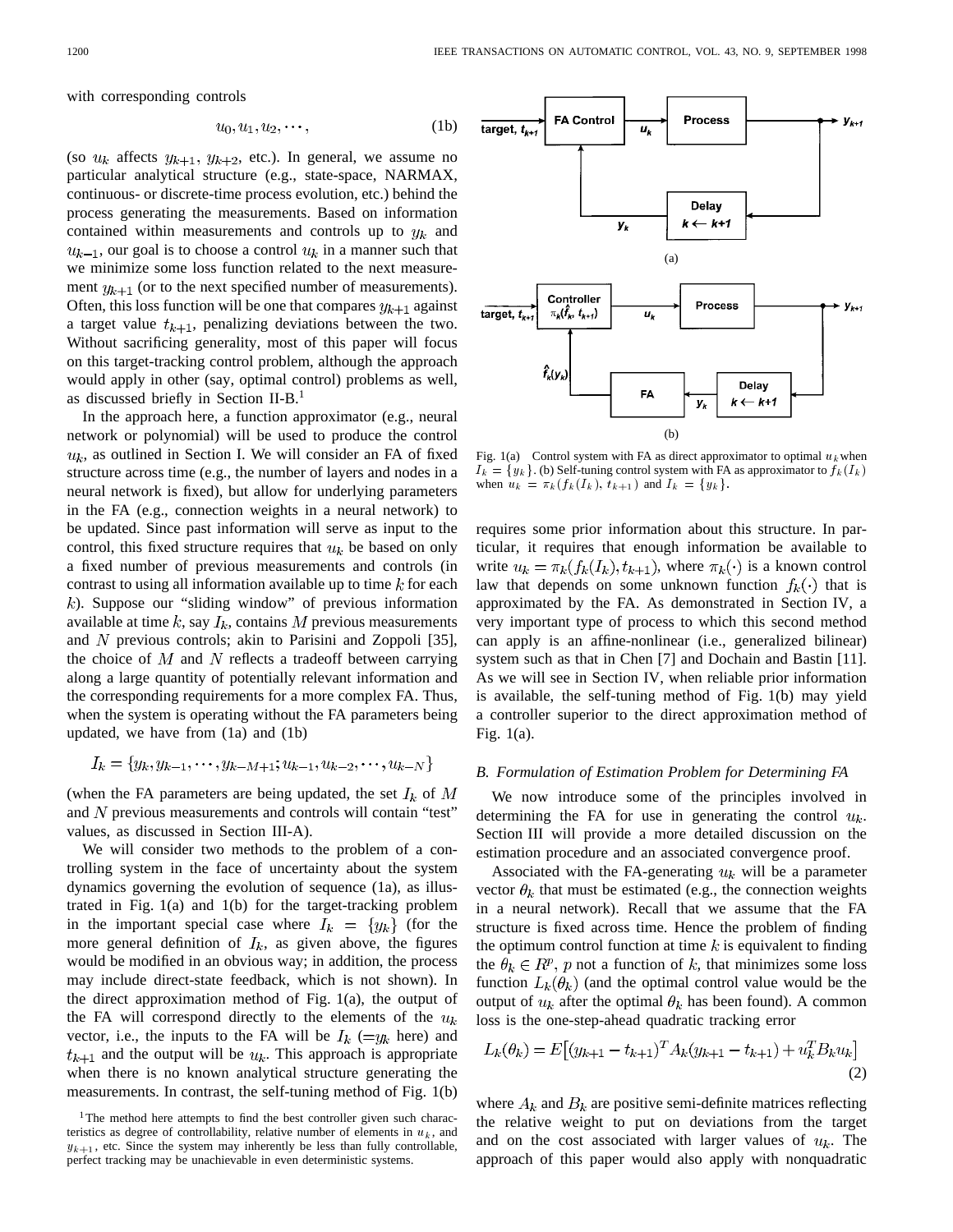and/or nontarget-tracking loss functions. Such functions might arise, e.g., in constrained optimal control problems where we are trying to minimize some cost (without regard to a specific target value) and penalty functions or projections are used for certain values of  $y_{k+1}$  and/or  $u_k$  to reflect problem constraints (e.g., Sadegh [41]). For convenience, however, the remainder of the paper will illustrate points with the targettracking problem exemplified by (2). Note that although (2) is a one-time-step error function, much of the adaptive control literature focuses on minimizing a loss function over an infinite horizon; Saridis [44, pp. 291–296] and Moden and Soderstrom [29] are two of a number of references that discuss the relationship between the two approaches. Note also that if the unconditional loss function  $L_k(\theta_k)$  were replaced by a conditional loss as is sometimes seen in the control literature (e.g., (2) replaced by an expected tracking error conditional on previous measurements and controls), the same optimal  $\theta_k$  would typically result. This follows since under standard conditions justifying the interchange of a derivative and an integral (e.g., Fleming [14, pp. 237–239])  $\partial L_k^{\text{cond}}/\partial \theta_k = 0$ implies at the optimal  $\theta_k$ , where  $L_k^{\text{cond}}$  represents the conditional loss.

With a control of the form in Fig. 1(a) or (b), the problem of minimizing  $L_k(\theta_k)$  implies that for each k we are seeking a (minimizing) solution  $\theta_k^*$  to

$$
g_k(\theta_k) \equiv \frac{\partial L_k}{\partial \theta_k} = \frac{\partial u_k^T}{\partial \theta_k} \cdot \frac{\partial L_k}{\partial u_k} = 0.
$$

Since the functions governing the system are incompletely known, the term  $\partial L_k / \partial u_k$  is not generally computable. Hence,  $g_k(\theta_k)$  is not generally available in either of the methods in Fig.  $1(a)$  and  $(b)$ .<sup>2</sup> Thus the standard gradient descent algorithm (e.g., back-propagation—see, Narendra and Parthasarathy [31]), or any other algorithm involving  $q_k(\theta_k)$ or a direct noisy measurement of  $g_k(\theta_k)$ , is not feasible.

Because gradient-descent-type algorithms are not generally feasible in the model-free setting here, we consider a stochastic approximation (SA) algorithm of the form

$$
\theta_k = \theta_{k-1} - a_k(\text{gradient approx.})_k \tag{3}
$$

to estimate  $\{\theta_k\}$ , where  $\hat{\theta}_k$  denotes the estimate at the given iteration,  $\{a_k\}$  is a scalar gain sequence satisfying certain regularity conditions, and the gradient approximation is such that it does not require full knowledge of the form of the process equations. The next section is devoted to describing in more detail the gradient-free SA approach to this problem.

## III. PARAMETER ESTIMATION BY SIMULTANEOUS PERTURBATION STOCHASTIC APPROXIMATION: IMPLEMENTATION AND CONVERGENCE

This section is divided into three sections. The first gives a summary of how simultaneous perturbation SA (SPSA) is used in implementing the control strategies of Fig. 1(a) and (b). The second section establishes conditions under which the FA parameter estimates from SPSA converge to the optimal weight values for the given structure of the FA. The final section provides some comments on the regularity conditions of the convergence result and considers the setting where there is no asymptotically unique (time-invariant) optimal parameter vector, as would often occur, say, when the underlying system has nonstationary dynamics.

## *A. Overview of the Approach*

Recall that we are seeking the FA parameter vector at each time point that minimizes  $L_k(\theta_k)$ , i.e., we are seeking a  $\theta_k^*$  such that  $g_k(\theta_k^*) = 0$ . Recall also that since gradientbased search algorithms are not applicable, we will consider a gradient-free SA-based approach.

Spall [46] gives a detailed analysis of the SPSA approach to optimization in the classical setting of a time-invariant loss function  $L(\cdot)$  and corresponding fixed minimum. It is shown that the SPSA algorithm has the usual almost sure (a.s.) convergence and asymptotic normality properties of finitedifference SA (FDSA) algorithms of the Kiefer–Wolfowitz form but that the asymptotic normality result indicates that SPSA can achieve the same level of asymptotic accuracy as FDSA with only  $1/p$  the number of system measurements in many practical problems. This is of particular interest in FA's for nonlinear, multivariate problems since  $p$  can easily be on the order of  $10^2$  or  $10^3$ . Of course, in the control setting here the loss function  $L_k(\cdot)$  is generally time-varying, and hence it cannot be automatically assumed that the results of Spall [46] apply. We, therefore, will present conditions under which the SPSA estimation error  $\hat{\theta}_k - \theta_k^*$  converges a.s. to zero as in the time-invariant loss setting. Unfortunately, it does not appear possible to similarly produce an asymptotic normality result for the time-varying  $L_k(\cdot)$  setting, which would provide a formal proof that asymptotically SPSA achieves the same level of accuracy as FDSA with only  $1/$ *pth* the number of measurements for the gradient approximations. This follows from the fact that the limiting mean and variance of the asymptotic normal distribution in Spall [46] are based on the (fixed) values of the second and third derivatives of the loss function and, of course, such fixed values do not exist in the time-varying setting here. Nevertheless, we feel that the general advantage of SPSA in the fixed loss function case together with the a.s. convergence of SPSA established below for the time-varying  $L_k(\cdot)$  setting provide ample theoretical evidence of the advantage of SPSA over the standard FDSA approach in this control problem. This will be augmented by empirical evidence in Section IV.

In line with (3), the SPSA algorithm has the form

$$
\hat{\theta}_k = \hat{\theta}_{k-1} - a_k \hat{g}_k(\hat{\theta}_{k-1})
$$
\n(4)

<sup>2</sup>This contrasts with implementations of so-called indirect feedback controllers (e.g., Narendra and Parthasarathy [31, Sec. 6]), where a separate FA is used to model the unknown system dynamics and the identification and adaptive control are performed as if the FA model was identical in structure to adaptive control are performed as if the FA model was identical in structure to<br>the true system dynamics. One special case where  $g_k(\theta_k)$  can be computed is<br>in the self-tuning setting of Fig. 1(b) where  $u_k(\cdot)$  is known t addictively (since  $\partial L_k/\partial u_k$  then does not depend on unknown dynamics); such additive control models are considered, e.g., in Sanner and Slotine [43] for continuous time and Jagannathan *et al.* [16] for discrete time. Of course, in the more general setting of direct approximation control [Fig. 1(a)]  $g_k(\theta_k)$ would still be unavailable since such adaptivity is not assumed known.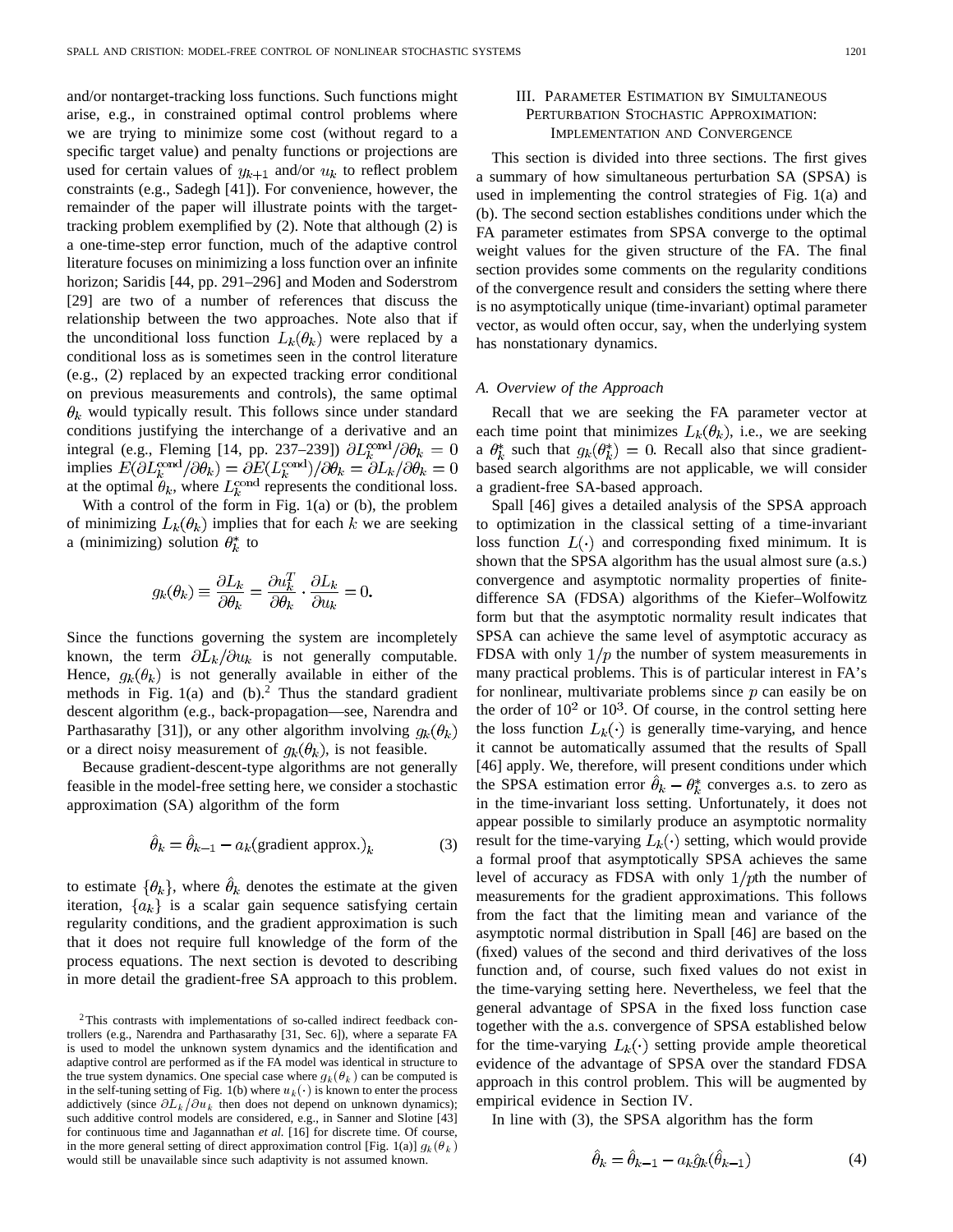where  $\hat{g}_k(\hat{\theta}_{k-1})$  is the simultaneous perturbation approximation to  $g_k(\hat{\theta}_{k-1})$ . Although several variations are possible (see below), the core approximation is such that the  $\ell$ th component of  $\hat{g}_k(\hat{\theta}_{k-1}), \ell = 1, 2, \cdots, p$ , is given by

$$
\hat{g}_{k\ell}(\hat{\theta}_{k-1}) = \frac{\hat{L}_{k}^{(+)} - \hat{L}_{k}^{(-)}}{2c_{k}\Delta_{k\ell}} \tag{5}
$$

.

where

- $\hat{L}_k^{(\pm)}$  are estimated values of  $L_k(\hat{\theta}_{k-1} \pm c_k \Delta_k)$  using the observed  $y_{k+1}^{(\pm)}$  and  $u_k^{(\pm)}$ , e.g., for  $L_k(\theta_k)$  as in (2),
- $u_k^{(\pm)}$  are controls based on an FA with parameter vector , where is a random vector. Usually, the  $\{\Delta_{ki}\}\$ are independent, bounded, symmetrically distributed (about zero) random variables  $\forall k, i$ , identically distributed at each  $k$ , with  $E(\Delta_{ki}^{-2})$  uniformly bounded  $\forall k, i$ , although the conditions for convergence below are stated more generally (see Section III-C for comments on regularity conditions).
- $y_{k+1}^{(\pm)}$  are measurements based on  $u_k^{(\pm)}$ .
- $\{c_k\}$  is a sequence of positive numbers satisfying certain regularity conditions (typically  $c_k \rightarrow 0$  or  $c_k = c \forall k$ , depending on whether the system equations are stationary or nonstationary, as discussed in Sections III-B and III-C).

The key fact to observe is that at any iteration only two measurements are needed to approximate  $g_k(\cdot)$  (i.e., the numerators in  $\hat{g}_k(\cdot)$  are the same for all p components, reflecting the simultaneous perturbation about all p elements in  $\hat{\theta}_{k-1}$ ). This is in contrast to the standard FDSA approach where  $2p$  measurements are needed (i.e., for the  $\ell$ th component of the gradient approximation, the quantity  $\Delta_k$  is replaced by a vector with a positive constant in the  $\ell$ th place and zeroes elsewhere; see, e.g., Ruppert [39]). A variation on the gradient approximation in (5) is to average several gradient approximations, with each vector in the average being based on a new (independent) value of  $\Delta_k$  and a corresponding new pair of measurements; this may enhance the performance of the algorithm in a high-noise setting as discussed in Spall [46] and Spall and Cristion [52], even at the expense of the additional loss function evaluations. A further variation on (5) is to smooth the gradient approximation across time by a weighted average of the previous and current gradient estimates (analogous to the "momentum" approach in backpropagation); such smoothing can sometimes improve the performance of the algorithm (see Spall and Cristion [51] for a thorough discussion of smoothing in SPSA-based direct adaptive control).

A slightly more fundamental modification is to replace the two-measurement gradient approximation in (5) with the onemeasurement form

$$
\hat{g}_{k\ell}(\hat{\theta}_{k-1}) = \frac{\hat{L}_k^{(+)}}{c_k \Delta_{k\ell}} \tag{6}
$$

as discussed in Spall [47]. Although [47] shows that (5) remains generally preferable to (6) in terms of overall efficiency of optimization based on loss function measurements (even though (5) uses twice the number of  $L_k$  measurements), (6) has advantages in highly nonstationary systems. This follows from the relationship of (5) or (6) to the underlying gradient  $g_k(\theta_{k-1})$ : if the dynamics change significantly, (5) may be a poor approximation to the gradient, while the instantaneous approximation (6) always provides a quantity that [to within  $O(c_k^2)$  is an unbiased estimate of the gradient. A guideline for when one should consider the instantaneous form (6) is when condition C3) from the proposition is not satisfied for (5); this condition is a stochastic analogue of a well-known condition for nonlinear optimization. Thus, although the focus here is on the "standard" SP gradient approximation in (5), the closely related one-measurement form in (6) may be preferable in some cases.

There are several ways in which a practical control strategy can be developed using the SPSA algorithm in (4) and (5) [with obvious analogues for (4) and (5)]. These differences result from whether or not it is desired to produce a "nominal"  $y_{k+1}$  based on a control with updated  $\hat{\theta}_k = \hat{\theta}_k$  (only  $y_{k+1}^{(\pm)}$ ) are required in implementing (4) and (5), which use  $\theta_k =$  $\theta_{k-1} \pm c_k \Delta_k$ ) and whether or not it is possible to reset the system from a given state value to the previous state value. Spall and Cristion [52] discuss these strategies in greater detail for neural network-based control when one has direct measurements of the states in a nonlinear state-space model; these strategies could be readily extended to the more general setting here. As an illustration of one of these strategies, suppose that we wish to produce a sequence of system measurements that includes nominal measurements, i.e., the sequence is  $\{y_0, y_1^{(+)}, y_1^{(-)}, y_1, y_2^{(+)}, y_2^{(-)}, y_2, \cdots\}$ , and that the system cannot be readily reset from one state to the previous state (which is the usual case). Then, as in Section II-A, each of  $u_k^{(+)}$ ,  $u_k^{(-)}$ , and  $u_k$  are produced using the previous M measurements and  $N$  controls, which comprise the information sets  $I_k^{(+)}$ ,  $I_k^{(-)}$ , and  $I_k$  (say), respectively (note that the elements of  $I_k$  here will differ from those in Section II-A where no parameter update is taking place). Thus, for example, if  $M = N = 2$  and the most recent measurement is  $y_{k+1}^{(+)}$ , then the next control  $u_k^{(-)}$  is based on  $\theta_k = \theta_{k-1} - c_k \Delta_k$ ,  $t_{k+1}$ , and  $I_k^{(-)} = \{y_{k+1}^{(+)}, y_k, u_k^{(+)}, u_{k-1}\}.$ 

To keep the notation in this paper relatively simple, the discussion focuses on the case where  $\theta$  is changed at every discrete-time point during the "training" process of building the controller. The same basic ideas can be applied when  $\theta$ is changed less frequently (say, to allow transient effects to decay). An example of such a setting is the vehicle traffic control problem in Spall and Chin [50] where  $\theta$  (i.e., the control function) is changed on a daily basis even though trafficresponsive control actions (the control function outputs) are changed much more frequently (perhaps minute by minute).

One must also pick an initial  $\theta$ ,  $\hat{\theta}_0$  to initialize the controller. Random initialization is one possibility (see Section IV). However, in some real-world systems, it will be useful to exploit simulations and/or other prior information to provide a more precise initial  $\theta$ . With a simulation, one could implement the control strategy above using the simulation as a proxy for the real system. The final trained value for  $\theta$  could then serve as the initial  $\theta$  for use with the real system (in the idealized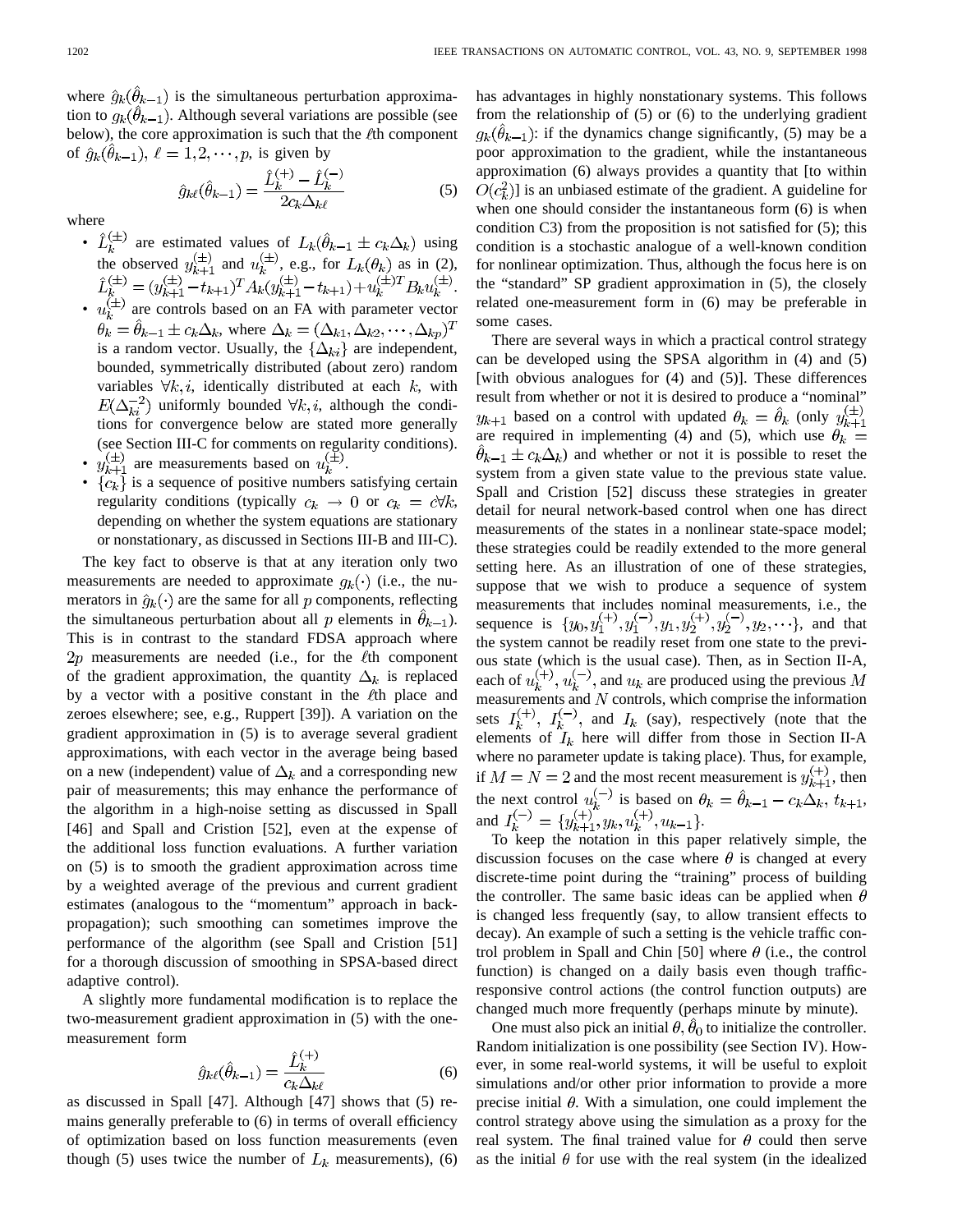limiting case where the simulation was run for a large number of SPSA iterations and was a perfect representation of the real system, and where the real system was nonstationary, this initial  $\theta$  would be the optimal  $\theta = \theta^*$  based on the convergence theory in Section III-B). If historical data are available on "reasonable" controls and responses, then one can use standard offline optimization (e.g., back-propagation) to train  $\theta$  so that  $u_0(\cdot)$  is a control function that can effectively reproduce the historical input–outputs. So if the historical data represented a prior suboptimal control strategy, the SPSA approach would allow for a graceful transition to a more nearly optimal controller.

# *B. The Convergence of the Weight Estimate*  $\hat{\theta}_k$

Let us now present conditions such that, as in the  $L_k(\cdot)$  =  $L(\cdot)$  case of Spall [46], [47],  $\hat{\theta}_k$  will converge a.s. for the case of varying  $L_k(\cdot)$ . The proposition below applies to either the two- or one-measurement approximation form in (5) or (6). Note that general convergence results such as in Benveniste *et al.* [4, Part II] do not directly apply here due to the time-varying loss function and underlying system evolution. Unlike Spall [46], the connection to the true gradient is not used explicitly in the regularity conditions here [this is especially relevant when (5) is used since the system evolution between  $\hat{L}_k^{(+)}$  and  $\hat{L}_k^{(-)}$  complicates the interpretation of  $\hat{g}_k(\hat{\theta}_{k-1})$  as an estimate of  $g_k(\hat{\theta}_{k-1})$ ; hence, certain conditions related to  $\hat{g}_k(\hat{\theta}_{k-1})$  being a nearly unbiased estimator of the gradient (e.g., mean zero on the measurement noise difference) are not used here, while other conditions imposing "gradient-like" behavior are imposed [C3) and C4)]. Section III-C provides some discussion on the conditions relative to the control problem here. Note that having the optimal parameters converge (i.e.,  $\theta_k^* \to \theta^*$ ) does not imply the (say) pointwise convergence of  $L_k^{\uparrow}(\cdot)$  to some fixed  $L(\cdot)$ ; in fact  $L_k(\theta_k^*)$  may be perpetually varying even when  $\theta_k^* = \theta^* \forall k$ , as discussed in Section III-C below. Also note that the result below differs considerably from the convergence result in Spall and Cristion [51], which requires stronger conditions (e.g., uniformly bounded increments for the iterates) and is oriented to the "smoothed" SP gradient approximation. We let  $\|\cdot\|$  denote any vector norm, i.o., represent "infinitely often,"  $(\theta^*)_i$  and  $(\theta - \theta^*)_i$  represent the *i*th components of the indicated vectors (notation chosen to avoid confusion with time subscript  $k$ ), and

$$
\bar{g}_k(\hat{\theta}_{k-1}) = E(\hat{g}_k(\hat{\theta}_{k-1}) \mid \hat{\theta}_{k-1}).
$$

- C1)  $a_k, c_k > 0$   $\forall k; a_k \rightarrow 0, c_k \rightarrow 0$  as .
- C2)  $\Delta_k$  is symmetrically distributed about 0 and for some  $\rho > 0$  and  $\forall k, \ell, E[(\hat{L}_k^{(+)}/\Delta_{k\ell})^2] \leq \rho$ .
- C3) For some  $K < \infty$  any  $\rho > 0$  and for each  $k \geq K$ suppose that if  $\|\theta - \theta^*\| \ge \rho$ , there exists a such that  $(\theta - \theta^*)^T \bar{g}_k(\theta) \ge \delta_k(\rho)$  where  $\delta_k(\rho)$  satisfies  $\sum_{k=1}^{\infty} a_k \dot{\delta}_k(\rho) = \infty.$
- C4) For each  $i = 1, 2, \dots, p$ , and any i.o.}  $\cap$   $\{\bar{g}_{ki}(\theta_{k-1}) < 0$  i.o.  $\rho \ \forall k$ } = 0.

C5) For any 
$$
\tau < 0
$$
 and nonempty  $S \subseteq \{1, 2, \dots, p\}$ , there exists a  $\rho'(\tau, S) > \tau$  such that  $\sum_{i} (a_i - a_i) \neq \sum_{i} (a_i - a_i)$ .

$$
\limsup_{k \to \infty} \left| \frac{\sum_{i \notin S} (\theta - \theta^*)_i g_{ki}(\theta)}{\sum_{i \in S} (\theta - \theta^*)_i \bar{g}_{ki}(\theta)} \right| < 1 \text{ a.s.}
$$
\n
$$
\text{for all } |(\theta - \theta^*)_i| < \tau \text{ when } i \notin S \text{ and } |(\theta - \theta^*)_i| \ge \rho'(\tau, S) \text{ when } i \in S.
$$

*Proposition:* Let conditions C1) through C5) hold, and suppose there exists a  $\theta^*$  such that  $\theta^*_k \to \theta^*$  as  $k \to \infty$ . Then

$$
\ddot{\theta}_k - \theta^* \to 0 \text{ a.s.} \tag{7}
$$

*Proof:* The proof will proceed in three parts. First we will show that  $\theta_k \equiv \theta_k - \theta^*$  does not diverge in magnitude to  $\infty$  on any set of nonzero measure. Second, we will show that  $\hat{\theta}_k$  converges a.s. to some random vector; third we show that this random vector is the constant zero, as desired.

*Part 1:* Letting  $M_k = a_k \bar{g}_k(\hat{\theta}_{k-1})$  and  $M'_k = a_k(\hat{g}_k(\hat{\theta}_{k-1}))$  $-\overline{q}_k(\hat{\theta}_{k-1})$ , we can write

$$
\tilde{\theta}_{k+1} + \sum_{j=1}^{k} M_j = \tilde{\theta}_1 - \sum_{j=1}^{k} M'_j.
$$
 (8)

Since C1) and C2) imply that  $\{\sum_{j=1}^{k} M'_{j}\}\)$  represents a martingale sequence (in  $k$ )

$$
E\left\| \sum_{j=1}^{k} M'_j \right\|^2 \le \sum_{j=1}^{k} E||M'_j||^2 < \infty
$$

where the finiteness follows from C1) and C2). Then by (8) and the martingale convergence theorem

$$
\tilde{\theta}_{k+1} + \sum_{j=1}^{k} M_j \stackrel{\text{a.s.}}{\to} X \tag{9}
$$

where  $X$  is some integrable random vector.

Let us now show that  $P(\limsup_{k\to\infty} ||\theta_k|| = \infty) = 0$ . Since the arguments below apply along any subsequence, we will for ease of notation replace the "lim sup" with "lim" without loss of generality. We will show that the event  $\{\|\theta_k\| \to \infty\}$  has probability zero in a multivariate extension to scalar arguments in Blum [5] and Evans and Weber [12]. Furthermore, suppose that the limiting quantity of the unbounded elements in  $\tilde{\theta}_k$  is  $+\infty$  (trivial modifications cover a limiting quantity including  $-\infty$  limits). For  $\tau$ , S, and  $\rho'(\tau, S)$  as in C5), the event of interest  $\{\|\tilde{\theta}_k\| \to \infty\}$  can be represented as

$$
\bigcup_{S} \{\tilde{\theta}_{ki} \to \infty \ \forall i \in S\}
$$
\n
$$
\subseteq \bigcup_{\tau > 0, S} \left\{ \left\{ \{\tilde{\theta}_{ki} \ge \rho'(\tau, S) \ \forall i \in S, \tilde{\theta}_{ki} \le \tau \ \forall i \notin S, \right\} \right\}
$$
\n
$$
k \ge K(\tau, S) \} \bigcap \limsup_{k \to \infty} \{ M_{ki} < 0 \ \forall i \in S \} \right\} (10a)
$$
\n
$$
\bigcup \left\{ \{\tilde{\theta}_{ki} \to \infty \ \forall i \in S\} \bigcap \liminf_{k \to \infty} \{ M_{ki} < 0 \ \forall i \in S \}^c \right\} (10b)
$$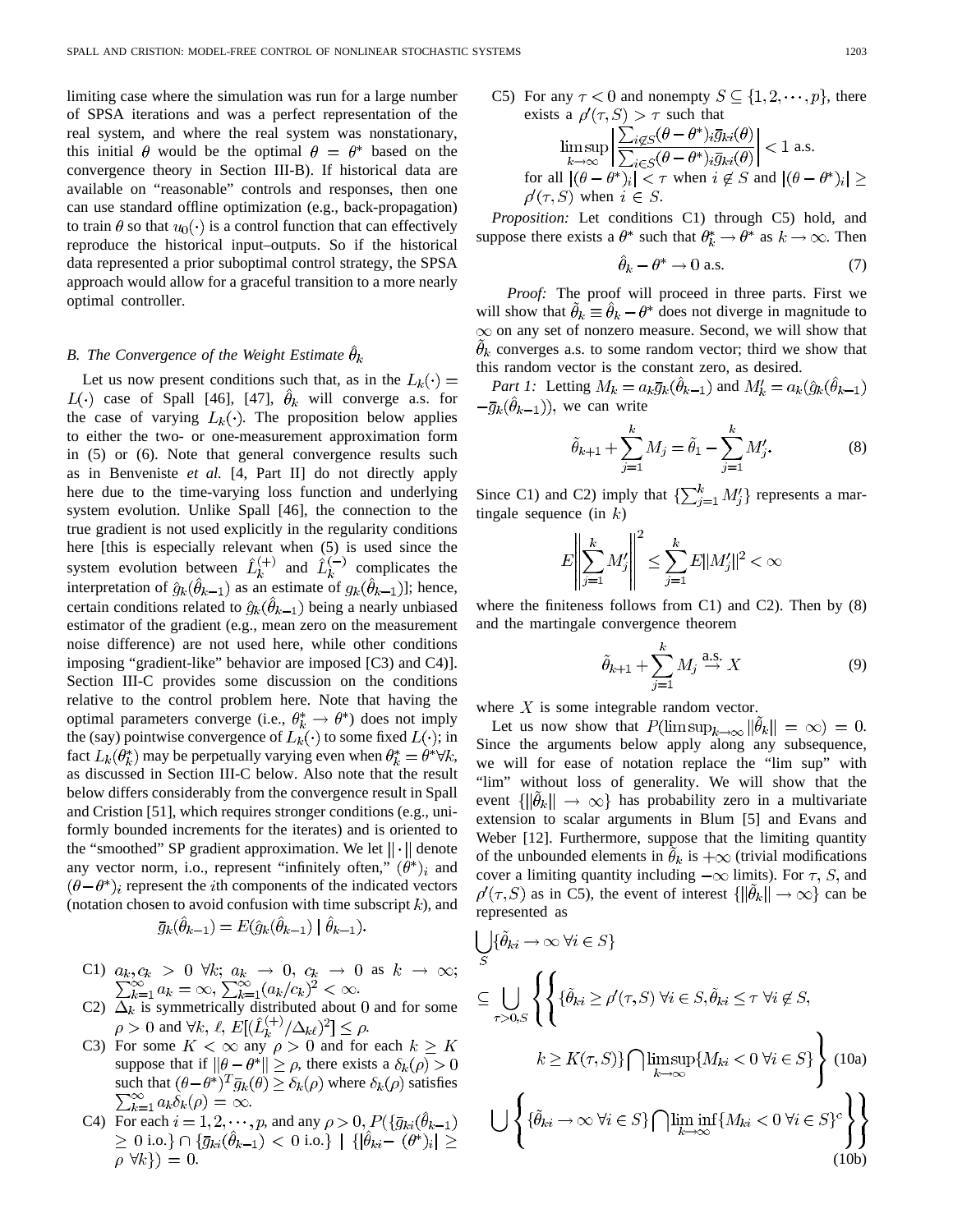where  $K(\tau, S) < \infty$  and the superscript c denotes set complement. We now analyze the two principal events shown in (10a) and (10b). For the event (10a), we know that there exists a subsequence  $\{k_0, k_1, k_2, \dots\}$  such that  $\{\hat{\theta}_{k,i} \geq \rho'(\tau, S)\}$ is true. But, from C5), this implies that  $\theta_{k_i}^T \bar{g}_{k_i+1}(\theta_{k_i}) < 0 \ \forall j$  sufficiently large, contradicting C3). Hence the first event on the right-hand side of (10) has probability zero for any  $\tau$ , S. Now consider the second principal event, as shown in (10b). From (9), we know that for almost all sample points,  $\sum_{k=1}^{\infty} M_{ki} \to -\infty$   $\forall i \in S$ must be true. But this implies from C4) that for no  $i \in S$  can  $M_{ki} \geq 0$  occur i.o. However, at each k, the event  $\{M_{ki} < 0\}$  $\forall i \in S$ <sup>c</sup> is composed of the union of  $2^{\dim(S)} - 1$  events, each of which has  $M_{ki} \geq 0$  for at least one  $i \in S$ . This, of course, requires that  $M_{ki} \geq 0$  i.o. for at least one  $i \in S$ , which creates a contradiction. Hence, the probability of the event in (10b) is zero for any S. Taking the union over  $\tau$ , S [shown in (10a and (10b)] of the zero-probability events yields  $P(||\theta_k|| \to \infty) = 0$ , completing Part 1 of the proof.

*Part 2:* To show that  $\hat{\theta}_k$  converges a.s. to a unique (finite) limit, we show that

$$
P\left(\liminf_{k \to \infty} \tilde{\theta}_{ki} < a < b < \limsup_{k \to \infty} \tilde{\theta}_{ki}\right) = 0 \qquad \forall i \qquad (11)
$$

for any  $a \leq b$ . There exist two subsequences, one with convergence to a point  $\langle a \rangle$  and one with convergence to a point  $> b$ . From (9) and the conclusion of Part 1, each of these subsequences has a sub-subsequence  $\{k_{ii}\}\$  such that

$$
\limsup_{l \to \infty} \left| \sum_{k=1}^{k_{j_l}} M_{ki} \right| < \infty \text{ a.s.} \tag{12}
$$

Supposing that the event within the probability statement of (11) is true, we know from C4) and (9) that for any  $\rho > 0$  and corresponding sample point we can choose  $m > n$  sufficiently large so that for each  $i$  and combined sub-subsequence (from both sub-subsequences mentioned above)

$$
\left| \sum_{k=k_{j_n}}^{k_{j_{m-1}}} M_{ki} \right| \le \rho \tag{13a}
$$

$$
\left| \tilde{\theta}_{k_{j_m}i} - \tilde{\theta}_{k_{j_n}i} + \sum_{k=k_{j_n}}^{k_{j_{m-1}}} M_{ki} \right| \le \frac{b-a}{3} \tag{13b}
$$

$$
\tilde{\theta}_{k_{j_n}i} < a < b < \tilde{\theta}_{k_{j_m}i}.\tag{13c}
$$

Picking  $\rho < (b - a)/3$  implies by (13a) and (13b) that

$$
\left|\tilde{\theta}_{k_{j_n}i} - \tilde{\theta}_{k_{j_m}i}\right| \le 2(b-a)/3
$$

However, (13c) requires that

$$
\tilde{\theta}_{k_{jm}i} - \tilde{\theta}_{k_{jn}i} > b - a
$$

which is a contradiction. Hence,  $(11)$  holds, completing the proof of Part 2.

*Part 3:* Let us now show that the unique finite limit from Part 2 is zero. From (12) this follows if

$$
P\left(\lim_{k\to\infty}\tilde{\theta}_k\neq 0,\left\|\sum_{k=1}^\infty M_k\right\|<\infty\right)=0.\tag{14}
$$

Suppose the event in the probability of (14) is true and let  $I \subseteq \{1, 2, \dots, p\}$  represent those indexes i such that  $\theta_{ki} \nightharpoondown 0$ as  $k \to \infty$ . Then, by the convergence in Part 2 there exists for almost any sample point in the underlying sample space some  $0 < a < b < \infty$  and  $K(a, b) < \infty$  (dependent on the sample point) such that  $\forall k \geq K, 0 < a \leq |\theta_{ki}| \leq b < \infty$ when  $i \in I$   $(I \neq \emptyset)$  and  $|\tilde{\theta}_{ki}| < a$  when  $i \in I^c$ . From C3), and taking  $\delta_k = \delta_k(a)$ , it follows that

$$
\sum_{k=K+1}^{n} a_k \sum_{i \in I} \tilde{\theta}_{k-1,i} \bar{g}_{ki}(\hat{\theta}_{k-1}) \ge \sum_{k=K+1}^{n} a_k \delta_k.
$$
 (15)

But since C4) implies that  $\bar{g}_{ki}(\hat{\theta}_{k-1})$  can change sign only a finite number of times (except possibly on a set of sample points of measure zero) and since  $|\theta_{ki}| \leq b$ , we know from (15) that for at least one  $i \in I$ 

$$
\limsup_{n \to \infty} \left| \frac{\sum_{k=K+1}^{n} a_k \delta_k}{\sum_{k=K+1}^{n} M_{ki}} \right| < \infty. \tag{16}
$$

From C3), we have  $\sum_{k=K+1}^{\infty} a_k \delta_k = \infty$ . Then by (16) . Since, for the  $a < b$  above, there exists such a  $K$  for each sample point in a set of measure one (recalling that  $\ddot{\theta}_k$  converges a.s. by Part 2), we know from the above discussion that there also exists at least one  $i \in I$  (*i* possibly dependent on the sample point) such that . Since  $I$  has a finite number of elements, with probability greater than zero for at least one  $i$ . However, this is inconsistent with the event in (14), showing that the event does in fact have probability zero. This completes Part 3, which completes the proof.  $\Box$ 

# *C. Comments on Regularity Conditions for Proposition and Extension to Perpetually Varying*  $\theta_k^*$

This section provides some interpretation of the above regularity conditions and discusses the feasibility of a unique limiting  $\theta^*$  existing together with some discussion on SA algorithms when  $\theta_k^*$  is not converging to any fixed  $\theta^*$ .

Condition C1) presents some standard conditions on the SA gains (as discussed below, however, in a system with nonstationary dynamics—where  $\theta_k^*$  does not converge—it is generally best to not satisfy this condition). C2) ensures that the variability of  $\hat{g}_k(\cdot)$  is not so large as to potentially cause divergence of the algorithm. Note that this condition is closely related to the important bounded inverse moments condition for  $\Delta_{k\ell}$  in SPSA, since by Holder's inequality, C2) holds if  $E[(\tilde{L}_k^{(+)})^{2+\delta}]$  and  $E[\Delta_{k\ell}^{-2-\delta}]$  are both bounded for certain  $\delta$ ,  $\delta' > 0$ . This bounded inverse moments condition prevents, e.g., taking  $\Delta_{k\ell}$  as uniformly or normally distributed. However, taking  $\Delta_{k\ell}$  as symmetrically Bernoulli-distributed to satisfy this condition has proven effective in our numerical studies, and, in fact, is shown in Sadegh and Spall [42] to be the optimal choice of distribution in static optimization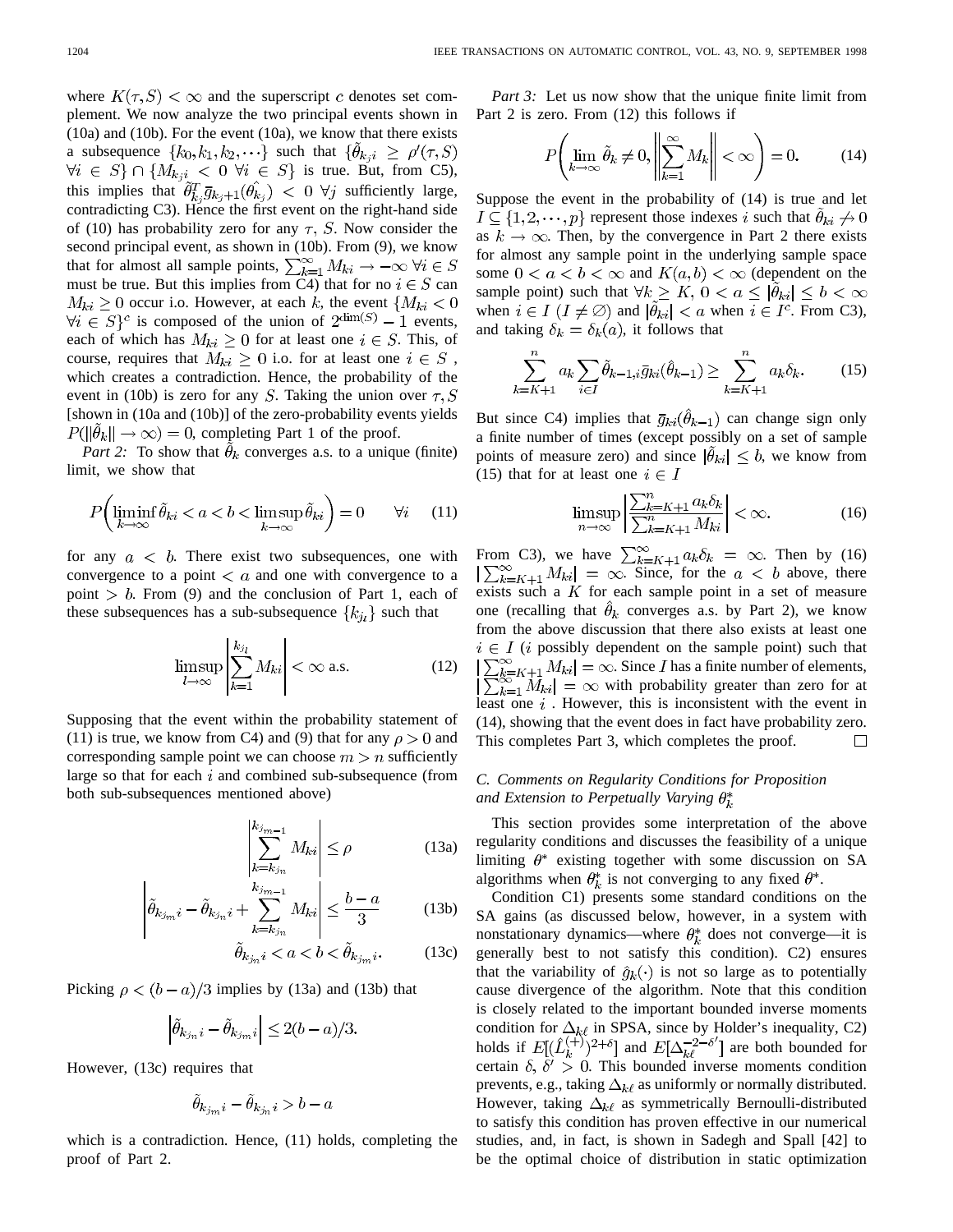problems based on asymptotic principles. C3) ensures that if we are at a value  $\theta_{k-1}$  not at  $\theta^*$ , the estimate  $\hat{g}_k(\cdot)$  is, on average, sufficiently steep (as well as pointing toward  $\theta^*$ ) so that there will be a tendency to push the next value  $\hat{\theta}_k$ toward  $\theta^{*}$ .<sup>3</sup> One case where C3) may be violated is where (5) is used and there are strong system transients between the times associated with  $\hat{\theta}_{k-1} + c_k \Delta_k$  and  $\hat{\theta}_{k-1} - c_k \Delta_k$  (in such cases, it may be desirable to lengthen the time interval between changes in  $\theta$  to allow the transients to decay). Note that the nonuniformity (in k) that is allowed for  $\delta_k(\rho)$  permits  $L_k(\cdot)$ to "flatten out" in some fixed region around  $\theta^*$  as k gets large provided that this flattening does not occur too fast.<sup>4</sup>  $C4$ ) is a very weak condition that says if  $\hat{\theta}_k$  is uniformly bounded away from  $\theta^*$ , then it cannot be bouncing around in a manner that causes the elements of the mean of  $\hat{g}_k(\cdot)$  to change sign an infinite number of times. C5) is another weak condition that ensures for k sufficiently large that each element of  $\bar{g}_k(\theta)$ makes a nonnegligible contribution to products of the form  $((\theta - \theta^*)^T \bar{g}_k(\theta)$  [see C3)] when  $((\theta - \theta^*)_i \neq 0 \ \forall i$ . A sufficient condition for C5) is that for each i,  $\bar{g}_{ki}(\theta)$  is uniformly (in k) bounded  $>0$  and  $<\infty$  when  $|(\theta - \theta^*)_i| \ge \rho > 0 \ \forall i$ .

The assumption in the proposition that there exists a fixed  $\theta^*$  such that  $\theta^*_{k} \to \theta^*$  is reasonable for a range of applications. In fact, the even stronger assumption that  $\theta_k^* = \theta^* \ \forall k$ holds in many applications, including settings where  $L_k(\theta)$ is perpetually varying at any  $\theta$  (as results from, among other things, a time-varying target  $t_k$ ). For example, stationary dynamics and measurement processes result in a control law that can generally be expressed as  $u_k = u(\cdot)$  for some  $u(\cdot)$  not indexed by  $k$  (see, e.g., Nijmeijer and van der Schaft [33, Ch. 14]). Then, there will generally exist a  $\theta^*$  that yields the best possible approximation to  $u(\cdot)$  under a mean-square-type loss function (this  $\theta^*$  may not be unique unless the FA is minimal in some sense—see e.g., Sussman [53]). The more general condition of the proposition,  $\theta_k^* \to \theta^*$ , allows for a system with transient effects.

Let us close this section with a brief discussion of the constant gain setting where we take  $a_k = a > 0$  and/or  $c_k = c > 0 \forall k$ . It is well known that SA algorithms with such gains are better able to track a time-varying root  $(\theta_k^*)$  than the usual decaying gain algorithms (see e.g., Kushner and Huang

<sup>4</sup> In some special cases, the conditional expectation  $\bar{g}_k(\cdot)$  can be replaced by the true gradient. Then condition C3) resembles the well-known "steepness' condition in stochastic approximation derived from Lyapunov theory (e.g., condition in stochastic approximation derived from Lyapunov theory (e.g., Lai [21] and Ruppert [40]). Two of the special cases are when the one-<br>measurement form (6) is used for  $\hat{g}_k(\cdot)$  or when the system can be "rese when the two-measurement form (5) is used (i.e., the system can be placed at the same state prior to generating  $u_k^{(+)}$  and  $u_k^{(-)}$ , as, say, with some robotic systems). In these special cases  $\bar{g}_k(\hat{\theta}_k)$  equals  $g_k(\hat{\theta}_k)$  plus an  $O(c_k^2)$  bias that can be absorbed into  $\delta_k(\rho)$ .

[19], Benveniste and Ruget [3], Macchi and Eweda [25], or Benveniste *et al.* [4, pp. 120–164]), which is relevant when  $\theta_k^*$ is nonconvergent. This is likely to occur, say, when the process or measurement dynamics are perpetually time-varying due to cyclic behavior or when they change due to a failure or wear and tear of components in the system. In fact, because of their ease of use, such constant gains are sometimes applied in SA (or SA-type) algorithms even when  $\theta_k^* = \theta^* \ \forall k$  (see, e.g., Kushner and Huang [19] or Kuan and Hornik [18]), although it is known that they preclude the formal a.s. convergence of decaying gain algorithms.

## IV. EMPIRICAL STUDIES

This section presents the results of numerical studies on two different nonlinear systems. In the first study we present results for controlling a wastewater treatment system, where the dynamics are in the so-called affine-nonlinear form. This study includes a comparison of direct approximation (DA) versus self-tuning (ST) controllers, SPSA versus FDSA estimation algorithms, and one-measurement SPSA [see (6)] versus twomeasurement SPSA [see (5)]. In the second study we consider a system where the noise is not additive and where the control only begins to have an effect after a certain time lag. For this second study we compare two different FA's: a neural network and a polynomial. This study also briefly examines the Polyak–Ruppert iterate averaging technique.

Because of time-varying dynamics, the first study uses constant SA gains  $(a_k = a, c_k = c)$  for the estimation algorithms. The dynamics in the second study are timeinvariant; hence decaying gains are used, which fulfills the requirements for convergence given in the proposition of Section III-B.

#### *A. Wastewater Treatment System*

This section presents the results of a study on a wastewater treatment system from Dochain and Bastin  $[11]$ <sup>5</sup> Our interest here is to compare the SPSA (one- and two-measurement forms) and FDSA estimation algorithms as well as the DA and ST control approaches of Fig. 1(a) and (b). Models for similar wastewater treatment systems may also be found in the bioremediation literature (e.g., Cardello and San [6]). This is a model of affine-nonlinear multiplicative control form (e.g., Chen [7]).

In this wastewater treatment system, influent wastewater is first mixed (as determined by a controller) with a dilution substance to provide a mixture with a desired concentration of contaminants. This diluted mixture is then sent to a second tank at a controlled flow rate. In the second tank the mixture goes through an anaerobic digestion process, where the organic material in the mixture is converted by bacteria into byproducts such as methane (Metcalf and Eddy [28, p. 420]).

<sup>&</sup>lt;sup>3</sup>This condition does not preclude  $\hat{\theta}_k$  from converging to a local minimizing point  $\theta^*$  (the same issue arises, of course, in gradient search algorithms such as back-propagation); Chin [9] discusses a technique by which SPSA can be used as a global optimizer for arbitrary initial conditions. An alternate global optimizing approach that seems likely to apply here is described in Yakowitz [56] for the FDSA algorithm. We have yet to investigate such approaches in control problems, instead relying on the standard approach of experimenting with different initial conditions to see that we are converging to the same minimum. In fact, this issue is not always critical since in some systems converging to only a local minimum may offer performance that is sufficiently improved for the allowable resources expended.

<sup>5</sup>More detailed information and additional references on this wastewater treatment system model may be found in Spall and Cristion [52]. That paper considers a model with process noise but no measurement noise. A similar DA controller model was used except for a time-invariant target vector. Also included in the study of Spall and Cristion [52] were the effects of gradient averaging at each iteration (not considered here). The model here, however, has a greater degree of nonstationarity.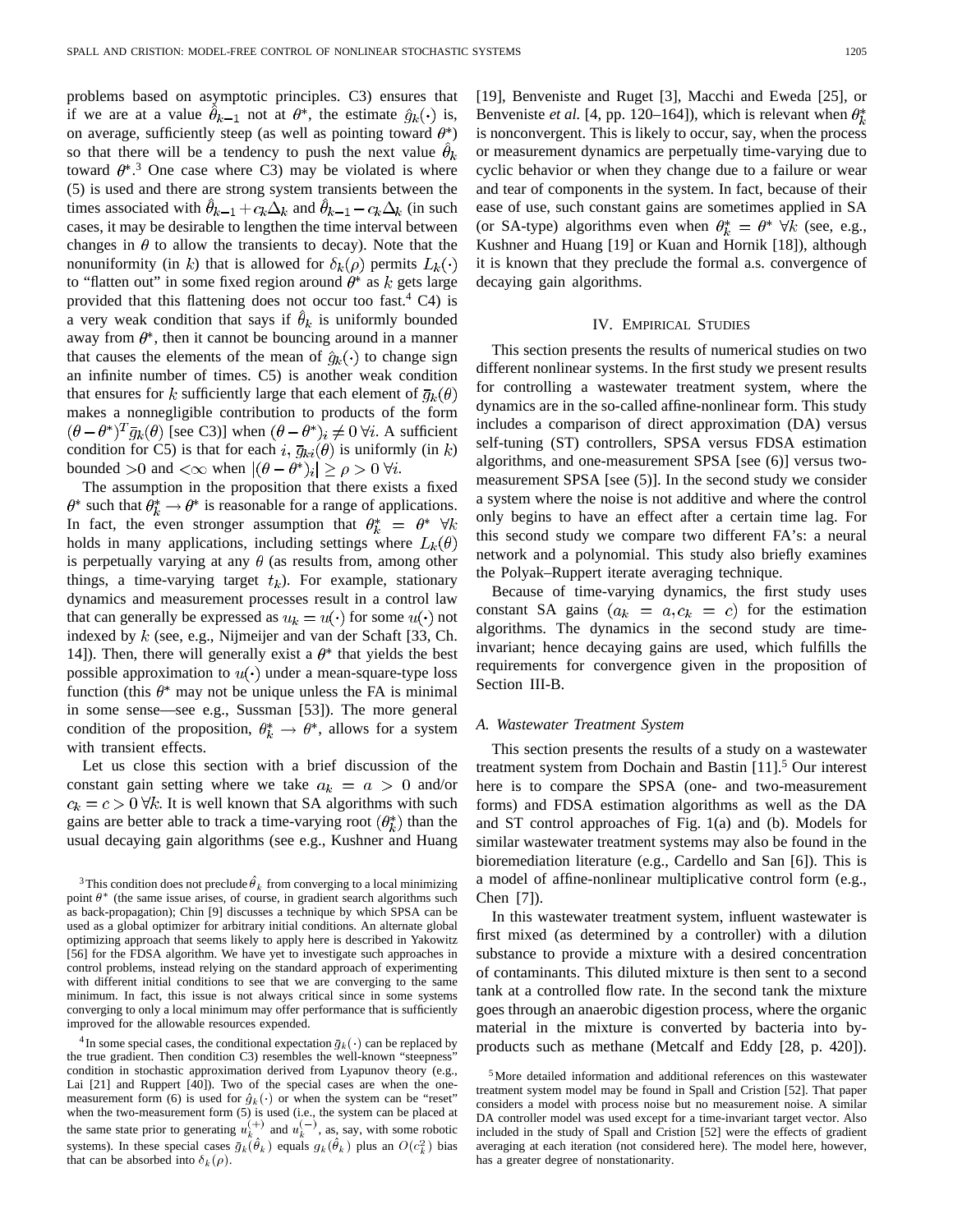Therefore, the system consists of two controls (the mix of wastewater/dilution substance and the input flow rate) and two states (an effluent depolluted water and methane gas, which is useful as a fuel). Since this system relies on biological processes, the dynamics are nonlinear and usually time-varying (Cardello and San [6]). Also, the system is subject to constraints (e.g., the input and output concentrations, the methane gas flow rate, and the input flow rate all must be greater than zero), which presents an additional challenge in developing a controller for the system. (Note that Dochain and Bastin [11] controlled only the output substrate concentration or the methane production rate—not both—using the input flow rate as their only control, and they used an indirect controller where a general form for the model of the wastewater treatment system was assumed to be known with unknown parameters that were estimated.)

The study here is based on  $A_k = A$  (a constant weighting matrix) and  $B_k = 0$  in the loss function (2) (i.e., a minimum variance regulator). The performance of the technique will mainly be evaluated by presenting an estimate of the rootmean-square (rms) error for the measurements, i.e., an estimate of  $\{E[(y_k - t_k)^T A (y_k - t_k)]\}^{1/2}$ . For our studies, we used a two-dimensional diagonal weight matrix  $A$  with a value .01 as the first diagonal element and .99 as the second diagonal element (reflecting the relative emphasis to be given to methane production and water purity, respectively). We will also present some results on the actual (versus measured) rms state tracking error. The (feedforward) neural networks (NN's) considered here have nodes that are scaled logistic functions (i.e.,  $1/(1+e^{-z})$  for input z). Each node takes as an input  $(z)$ the weighted sum of outputs of all nodes in the previous layer plus a bias weight not connected to the rest of the network as in Chen [7]. For the weight estimation we will consider the SPSA and the FDSA algorithms. For the SPSA algorithms we take the perturbations  $\Delta_{ki}$  to be Bernoulli  $\pm 1$  distributed, which satisfies the relevant regularity conditions mentioned in Section III.

The nonstationary model we used for producing the measurements closely follows that of Dochain and Bastin [11, eqs. (8) and (9)] with the addition of additive (independent) process and measurement noise, i.e.,

$$
\begin{pmatrix} x_{k+1,1} \\ x_{k+1,2} \end{pmatrix} = \begin{pmatrix} 1 + \mu_k T & 0 \\ -.3636T & 1 \end{pmatrix} \begin{pmatrix} x_{k1} \\ x_{k2} \end{pmatrix} + \begin{pmatrix} -Tx_{k1} & 0 \\ -Tx_{k2} & T \end{pmatrix}
$$

$$
\times \begin{pmatrix} u_{k1} \\ u_{k1}u_{k2} \end{pmatrix} + \begin{pmatrix} w_{k1} \\ w_{k2} \end{pmatrix} \text{ (state)} \qquad (17a)
$$

$$
u_{k1} = \frac{(.4 + .15\sin(2\pi k/96))x_{k2}}{4\pi k}
$$

$$
.4 + x_{k2}
$$
  
(bacterial growth rate) (17b)  

$$
y_k = x_k + v_k
$$
 (measurement) (17c)

where  $w_k \sim N(0, \sigma_w^2 I)$ ,  $v_k \sim N(0, \sigma_v^2 I)$ , and the sampling period is  $T = .5$ . The DA control algorithm, of course, has no knowledge of the model (17a)–(17c). The ST control algorithm has some prior information about the form of the model, namely that the state equation (17a) has the general affine-nonlinear form shown, but with no knowledge of the functional form of the nonzero/nonone elements appearing as the components of the two  $2 \times 2$  matrices in (17a) (the "one" elements are a result of the transformation of a differential equation to a difference equation). For the target sequence  $t_k$ we used a periodic square wave, with values  $(.97, .13)^T$  for the first 48 time points and  $(1, .1)^T$  for the second 48 time points, where the second (water purity) component is as in Fig. 4 in Dochain and Bastin [11] (we also varied the first component [methane production rate] to provide for time variation in both components). The controllers for both the DA and ST methods were NN's with two hidden layers, one of 20 nodes, and one of 10 nodes (as in Narendra and Parthasarathy [31] and Chen [7]). The inputs to the controller were the current and most recent state  $(M = 2)$  and the most recent control  $(N = 1)$ , yielding a total of eight input nodes for the DA controller (the target vector for the next state was also included) and six input nodes for the ST controller. In the notation of Narendra and Parthasarathy [31], an  $N_{8,20,10,2}$  network was used for the DA controller, which has  $180 + 210 + 22 = 412$  weights to be estimated, and an  $N_{6,20,10,5}$  network was used for the ST controller, which has  $140 + 210 + 55 = 405$  weights to be estimated.

Fig. 2 shows the main results for our study of the model in (17a)–(17c), based on the procedure outlined in Section III-A with the two-measurement form for  $\hat{g}_k(\cdot)$  in (5) (including the generation of the optional nominal state for purposes of plotting the weighted total system rms error). As with a practical wastewater system, there is no system resetting in the course of the SPSA estimation (see Section III-A). The rms error curves in the figure are based on the sample mean of ten independent runs, where the elements of  $\hat{\theta}_0$  for each run were generated randomly (and independently) from a uniform  $(-.1, .1)$  distribution for the DA controller and a uniform  $(-.01, .01)$  distribution for the ST controller. We chose  $x_0 =$  $(.5, 1.6375)^T$ , process noise  $\sigma_w = .001$ , and measurement noise  $\sigma_v = .01$ , so the initial-weighted total system rms error is 1.51 (which includes the effects of the measurement noise) and the minimum achievable long-run weighted total system rms error is some number greater than .01 (see footnote 6). To further smooth the resulting error curves and to show typical performance (not just case-dependent variation), we applied an expanding window smoother (which allows for rapid changes in the early iterations and little change in later iterations) to the error values based on the average of ten runs. The curves shown in the figure are based on this combination of across-realization averaging and across-iteration smoothing.

For this nonstationary system, we used constant SA gains of the form  $a_k = a$  and  $c_k = c$  with  $a, c > 0$ . We attempted to tune  $\alpha$  and  $\alpha$  in each algorithm to approximately maximize the rate of decay in weighted total system rms error (as would typically be done in practice); the values satisfied  $.001 \le a \le$ 5 and .005  $\leq c \leq 1$ . The choice of a, c is important for adequate performance of the algorithm (analogous to choosing the step-size in back-propagation). For example, choosing  $a$ too small may lead to an excessively slow reduction in error, while choosing an  $a$  too large may cause the system to go unstable (so for practical problems, where *a priori* "tuning" may not be feasible, it might be appropriate to begin with a relatively small  $\alpha$  and gradually increase it until there is an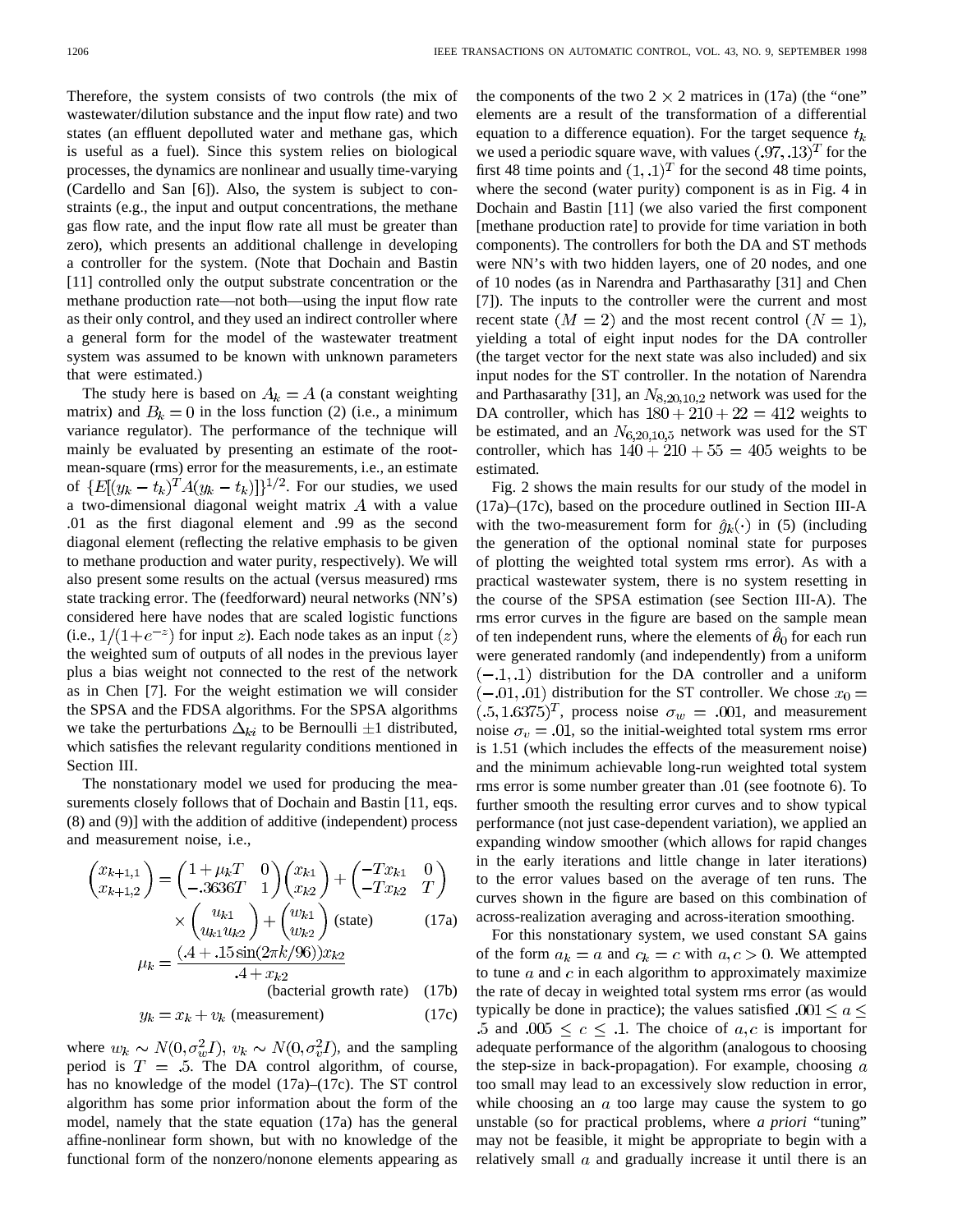

Fig. 2. Root mean square errors for DA and ST controllers and a relative number of required loss function measurements in wastewater treatment system.

adequate convergence rate but little chance of going unstable; Spall [49] also includes some practical guidelines for choosing the gain sequences).

Fig. 2 shows that all of the SPSA and FDSA algorithms yield controllers with decreasing weighted total system rms error over time.<sup>6</sup> We see that the overall performance of SPSA-DA is somewhat better than FDSA-DA. Further, SPSA-ST has the best terminal performance, reflecting the value of the additional information used. The critical observation to make here is that the SPSA algorithms achieved their performance with a large savings in data: each iteration of the SPSA algorithms required only two measurements, while each iteration of the FDSA algorithm needed 824 measurements. Hence Fig. 2 illustrates that the SPSA algorithms yielded a slightly lower level of rms error than the standard FDSA algorithm with a 412-fold savings in measurements. The data savings seen in Fig. 2 is typical of that for a number of other studies involving SPSA and FDSA that we have conducted on model (17a)–(17c) as well as on other nonlinear models (see Spall and Cristion [52]); in fact, even greater data savings are typical with more complex NN's (as might be needed in higher dimensional systems). Note also that the curves in Fig. 2 have the typical shape of many optimization algorithms in that there is a sharp initial decline followed by a slow decline. Hence, the rms error is reduced over 90 percent, (which may be all that is required in some applications), by the SPSA algorithms (DA and ST) within approximately 20 iterations. In terms of

<sup>6</sup>It does not appear possible to analytically know the minimum achievable total measured rms errors for each algorithm since they involve the combined effects of the process and measurement noise as well as the nonstationary dynamics and requisite nondecaying SA gains (which preclude formal convergence of the  $\hat{\theta}_k$ ). As an approximate indication of these lower bounds, SPSA-DA and SPSA-ST achieved total measured rms errors of 0.0845 and 0.0104, respectively, after 10 000 iterations versus values of 0.0983 and 0.0127 at 100 iterations.

relative performance, the same pattern holds for actual rms state (versus measurement) tracking error. For example, the rms state error for SPSA-ST at 20 iterations was 0.0389 (versus 0.0981 for the measured tracking error shown in Fig. 2), at 50 iterations was 0.0070 (0.0128), and at 100 iterations was 0.0059 (0.0127). Of course, in a real system the state tracking error would not be measurable.

In Fig. 2 we see that the SPSA-DA algorithm has slightly better overall performance than the FDSA-DA algorithm. This appears to be a result of the significant nonstationary dynamics shown in (17b). Since the FDSA-DA algorithm requires 412 times more measurements than SPSA-DA at each iteration, the system dynamics change more over the course of one gradient approximation. Therefore, the FDSA-DA algorithm will have inherent difficulties in achieving the same performance as the SPSA-DA algorithm since in SPSA the dynamics change only a negligible amount over the course of a gradient approximation. In contrast, the wastewater study in Spall and Cristion [52] has a smaller level of nonstationarity, and consequently the FDSA-DA and the SPSA-DA algorithms have more nearly equivalent overall rms errors performances (of course, FDSA-DA still requires many times the number of measurements of SPSA-DA to achieve this performance).

As a final study on this system, we evaluated the onemeasurement SPSA form (6) in the DA context. After 100 iterations, the rms error was 0.195, somewhat greater than 0.0983 for the two-measurement form, but still much improved from the 1.51 initial error at half the cost of the two-measurement form.<sup>7</sup> It is expected that the ideal application for  $(6)$  is in systems with even greater nonstationarity where the underlying dynamics change significantly at each measurement point.

 $7$ After 10 000 iterations, the rms error for the one-measurement form was 0.0889, relatively close to the error of 0.0845 for two-measurement SPSA.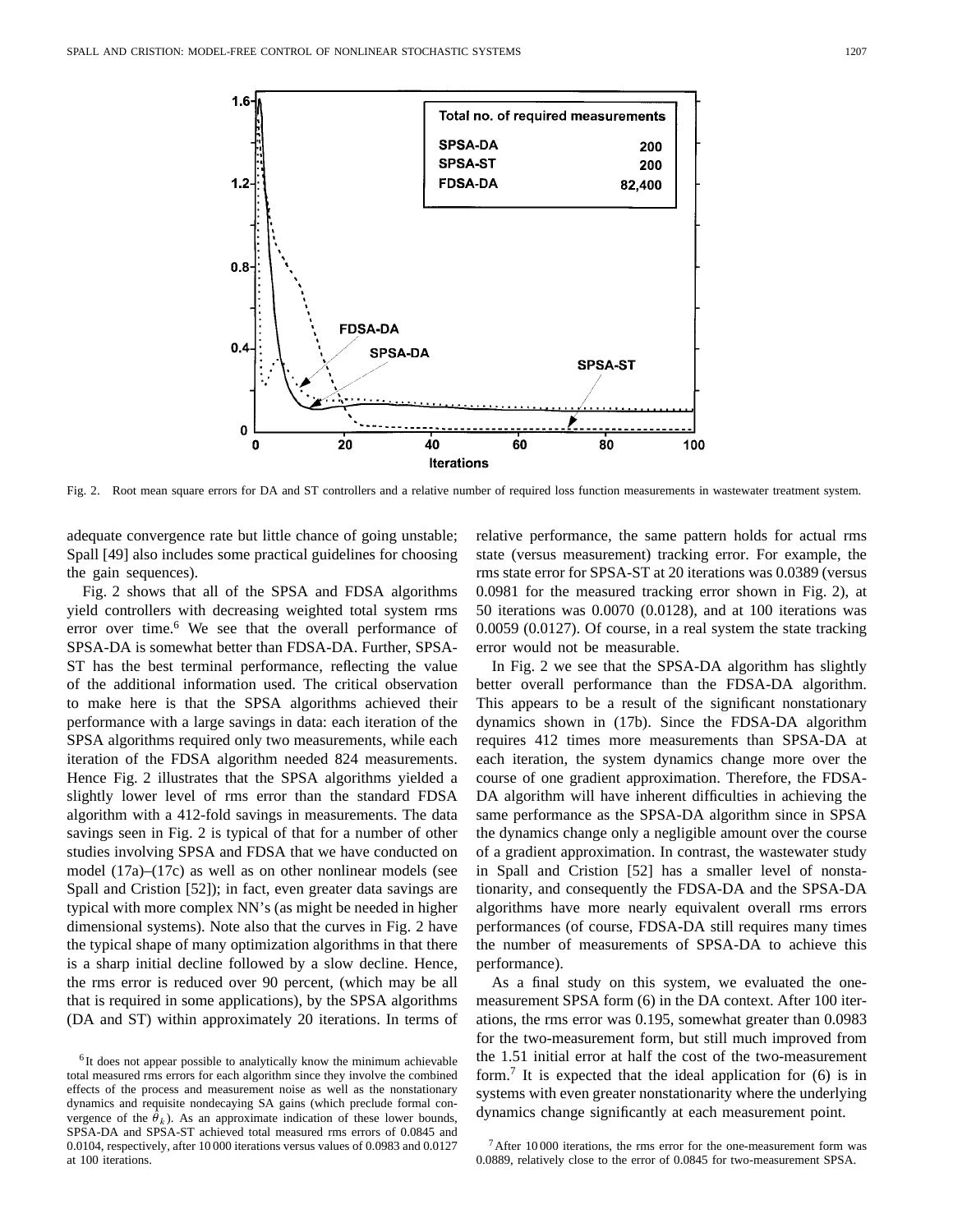## *B. Nonadditive Noise Model*

The second model we consider is one where the noise is not additive and the control is added to the dynamics. In particular, as in Yaz [56], the data are generated according to

$$
y_{k+1} = \begin{pmatrix} -.5 & .3 \\ 0 & 1.1 \end{pmatrix} y_k + \begin{pmatrix} 0 & 0 \\ 0 & 1 \end{pmatrix} u_k + \begin{pmatrix} ||y_k|| \\ 0 \end{pmatrix} w_k,
$$
  

$$
y_k, u_k \in R^2 \quad (18)
$$

where  $w_k$  is an independent scalar Bernoulli  $\pm .5$  noise process and  $\|\cdot\|$  denotes the Euclidean norm. Aside from the multiplicative (possibly unstable) mode in which the noise enters (18), this model is interesting since only one of the two control elements affects the system, and since the first element of  $y_k$  can only be affected by a control after a delay of one time period. We used a periodic square wave target sequence, where  $t_k = (1,0)^T$  for the first five iterations of the period and  $t_k = (-1,0)^T$  for the second five iterations, which yields a long-run best possible rms error of  $1/\sqrt{2}$  based on the same quadratic loss function considered in Section IV-A, with a diagonal weight matrix  $A$  a with a value .5 for both of the diagonal elements and  $B = 0$ . Since this system has timeinvariant dynamics (and fixed  $\theta_k^* = \theta^*$ ), the proposition of Section III is relevant here.

In this study we looked at two different function approximators using the DA method [which, of course, assumes no knowledge of the dynamics in (18)]. As in Fig. 1(a), only the most recent measurement (and next target) are fed into the controller (i.e.,  $M = 1, N = 0$ ). One FA was a  $N_{4,5,5,2}$ neural network, which has  $25 + 30 + 12 = 67$  weights to be estimated (including bias weights). The hidden layer nodes were hyperbolic tangent functions (i.e.,  $(e^z - e^{-z})/(e^z + e^{-z})$ ) for input  $z$ ) and the output nodes were linear functions. The second FA was a third-order polynomial, which has 70 parameters to be estimated (close to the 67 weights used for the NN FA so as to maintain an approximate equivalence in complexity of the FA).

Table I shows the results of the study with model (18). The rms errors were calculated as in the wastewater treatment study above, with values formed from the same averaging/interpolation scheme. The decaying SA gains were of the form  $a_k = a/k^{.602}$  and  $c_k = c/k^{.101}$  with  $.1 \le a \le .5$ and  $3 \leq c \leq 5$  (the gains satisfy condition C1) of the proposition; although not used here, an  $a_k$  of the form  $a_k =$  $a/(k+A)^{.602}$ ,  $A > 0$ , usually provides superior practical performance as discussed in Spall [49]). We also used an average of four individual SP gradient approximations for each gradient estimate to enhance algorithm performance given the relatively large noise level (even at the expense of the six additional measurements required per iteration). Numerical analysis of the iterates  $\hat{\theta}_k$  (for both the polynomial and the NN) indicate convergence to a fixed  $\theta^*$  as predicted by the proposition.

As seen in Table I, both the NN and polynomial FA's produced good results, although the polynomial was slightly better in the long run. We also looked at higher order polynomials and NN's in controlling this system, but the orders chosen here seemed to work well. In fact, when using a fourth-

TABLE I RMS ERRORS FROM NONADDITIVE NOISE MODEL (MINIMUM ACHIEVABLE RMS  $= 0.707$ )

| Iteration<br>Number | Neural Net | Polynomial |
|---------------------|------------|------------|
|                     | 1.500      | 1.500      |
| 10                  | 1.530      | 0.971      |
| 50                  | 0.755      | 0.778      |
| 100                 | 0.727      | 0.746      |
| 1000                | 0.719      | 0.708      |

order polynomial function, the controller would often drive the system into an unstable mode. Higher order NN's, on the other hand, were able to keep the system under control, but performed no better than the NN presented here. The lower order FA's may have performed better in the system of (18) because of the inherent instability of the system (see Yaz [57]); in higher order FA's, there is a greater possibility of poorly initialized parameters (or combinations of parameters) that may cause the system to go unstable.

We also considered averaging the iterates  $\hat{\theta}_k$  over time in the context of the polynomial DA controller (so the controller used the averaged value instead of the most recent iterate). This averaging method has been shown theoretically to yield asymptotically minimum variance estimates in the general Robbins–Monro SA setting with nontime-varying loss function (Polyak and Juditsky [37]) and to offer improved performance in some SPSA settings (Dippon and Renz [10] and Maryak [27]). By its nature, of course, averaging seems most appropriate for systems that have stationary—or perhaps asymptotically very slowly time-varying—dynamics (e.g., the case of the proposition). In our primary study, we initialized the averaging at the 50th iteration (so as to ignore the initial parameter estimates, which will typically not be close to the optimal  $\theta^*$ ). Unfortunately, however, the averaged results were slightly poorer than the nonaveraged results (e.g., at iteration 100 the rms value was 0.761 and at iteration 1000 it was .709 versus 0.746 and 0.708, respectively, for the nonaveraged results in Table I). This slightly poorer performance was consistent even as we varied aspects of the study. For example, if the initial point for averaging to commence was changed from iteration 50 to both higher and lower values or if the target sequence was changed to a constant, the averaging approach consistently yielded a slightly higher rms error than the nonaveraging approach. The averaging method should be most useful in practical finite-sample situations when the iterate is bouncing approximately uniformly around the solution. However, we found that the latest SPSA-DA iterates consistently produced better rms results than the earlier iterates (which were not bouncing "uniformly" around  $\theta^*$ ); so by using past iterates, the averaging method appears to be folding in too many relatively poor values. A similar result is discussed in Wang [54, p. 37] and Maryak [27]. The numerical results here are in contrast to the numerical results of Kushner and Yang [20], where it is shown that the averaging scheme yields significant improvements in a Robbins–Monro (noncontrol) setting. We expect that in certain other control problems, this type of averaging may be more effective and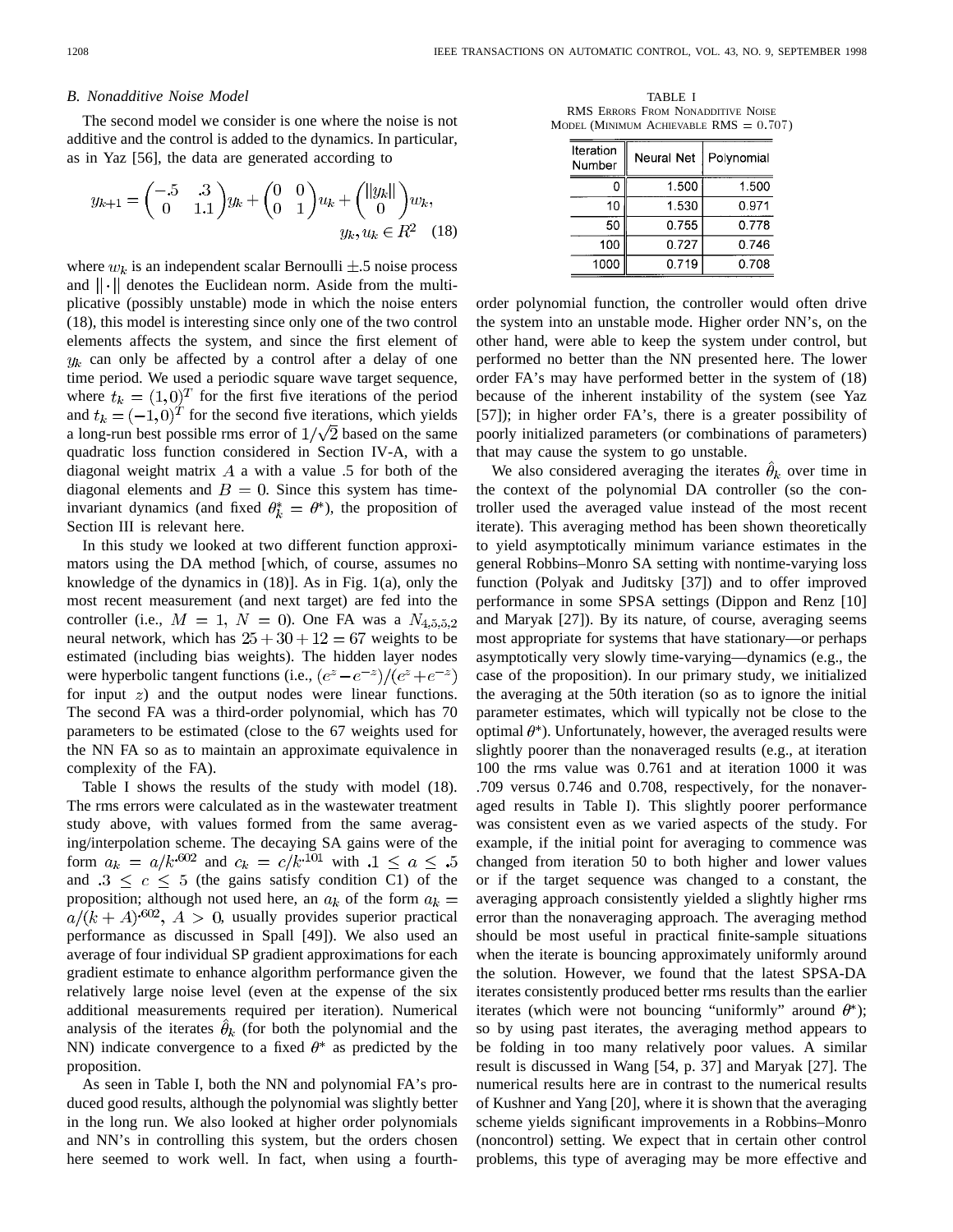may offer significant improvements over the nonaveraging implementations.

## V. SUMMARY AND CONCLUSIONS

This paper has considered the problem of controlling nonlinear stochastic systems with unknown process and measurement equations. Our approach differs fundamentally from conventional methods in adaptive control: rather than modeling the system and performing a stability analysis en route to building a controller, this method avoids the construction of an open-loop model and focuses directly on regulating the system via the construction of a closed-loop control function. So, the approach here addresses the shortcoming noted in Narendra and Parthasarathy [31, p. 19] that "At present, methods for directly adjusting the control parameters based on the output error (between the plant and reference [target] outputs) are not available." The approach encompasses two different methods—DA control and ST control—where DA applies when there is very little information available about the system dynamics and ST applies when some (still incomplete) information is available.

Since we are not assuming full knowledge of the structure of the equations describing the system, it is not possible to calculate the gradient of the loss function for use in standard gradient-descent-type search algorithms. Therefore, we describe a stochastic approximation-based method for the estimation of the controller, which is based on a "simultaneous perturbation" approximation (Spall [46]). This method relies on observing the system at one or (usually) two levels of the control to each iteration of the algorithm. Both theoretical and empirical evidence indicate that this SPSA method for weight estimation is much more efficient (in terms of the number of system measurements needed) than more standard Kiefer–Wolfowitz-type SA methods based on finite-difference approximations to the gradient.

There remain several open problems to address to further enhance the applicability of the approach here. One, perhaps, is to develop general conditions for stability and controllability, although the extent to which these conditions could be checked in a specific application is limited by the model-free framework. Further, it seems that very little work has been done on such issues for general nonlinear, stochastic, discretetime systems (although for deterministic systems, one may consult Mousa *et al.* [30], Nijmeijer and van der Schaft [33, Ch. 14], or references mentioned in Section I). Essentially, we feel that stability analysis should not be a necessary aspect in building all controllers since that would prevent the solution of many real-world problems. In practice, systems can often be monitored for anomalous behavior and sometimes shut down or converted to a default control if instabilities are a threat. Another issue is to develop ways to increase the rate at which the required parameter estimates approach the globally optimal values. This is especially relevant in systems where precise control is needed within a short time since SPSA has the property of bringing the iterate to within the vicinity of the optimum in relatively few time points but then taking a long time to complete the convergence to the optimum (this property, of course, is common to all first-order search algorithms, including, e.g., standard gradient descent). A number of techniques have been proposed to accelerate the convergence of SA algorithms or to enhance convergence to a global minimum (see, e.g., Spall [48], Chin [9], or Yakowitz [55]), and it would be of interest to explore the applicability of such techniques to SPSA in a control context. Constraints are usually handled on a problem-dependent basis (such as the wastewater example in Section IV-A), but general approaches with SPSA are described in Sadegh [41] and Fu and Hill [15]; these approaches have yet to be implemented in a control context. Another open problem is one common to many applications of function approximators: namely, to develop guidelines for determining the optimal (at least approximately) structure for the FA, e.g., optimal number of hidden layers and nodes in a neural network. Related to this is the problem of allowing for the FA structure to change if, say, the number of controller inputs or outputs change (Nechyba and Xu [32] present an approach for neural networks). Although solving any of the above problems would enhance the SPSA-based approach to control, the approach as it currently stands still has broad applicability to many practical systems where little is known about the equations describing the system.

### ACKNOWLEDGMENT

The authors appreciate insightful comments from Dr. L. Gerenscer of the Hungarian Academy of Sciences and Dr. I.-J. Wang of JHU/APL, especially regarding the main convergence result.

#### **REFERENCES**

- [1] M. S. Ahmed and M. F. Anjum, "Neural-net-based self-tuning control of nonlinear plants," *Int. J. Contr.*, vol. 66, pp. 85–104, 1997.
- [2] D. S. Bayard, "A forward method for optimal stochastic nonlinear and adaptive control," *IEEE Trans. Automat. Contr.*, vol. 36, pp. 1046–1053, 1991.
- [3] A. Benveniste and G. Ruget, "A measure of the tracking capability of recursive stochastic algorithms with constant gains," *IEEE Trans. Automat. Contr.*, vol. AC-27, pp. 639–649, 1982.
- [4] A. Benveniste, M. Metivier, and P. Priouret, *Adaptive Algorithms and Stochastic Approximation*. New York: Springer-Verlag, 1990.
- [5] J. R. Blum, "Approximation methods which converge with probability one," *Ann. Math. Stat.*, vol. 25, pp. 382–386, 1954.
- [6] R. J. Cardello and K.-Y. San, "The design of controllers for batch bioreactors," *Biotech. Bioeng.*, vol. 32, pp. 519–526, 1988.
- [7] F. C. Chen, "Back-propagation neural networks for nonlinear self-tuning adaptive control," *IEEE Contr. Syst. Mag.*, pp. 44–48, Apr. 1990.
- [8] T. Chen and H. Chen, "Universal approximation to nonlinear operators by neural networks with arbitrary activation functions and its application to dynamical systems," *IEEE Trans. Neural Networks*, vol. 6, pp. 911–917, 1997.
- [9] D. C. Chin, "A more efficient global optimization algorithm based on Styblinski and Tang," *Neural Networks*, pp. 573–574, 1994.
- [10] J. Dippon and J. Renz, "Weighted means in stochastic approximation of minima," *SIAM J. Contr. Optimiz.*, vol. 35, pp. 1811–1827, 1997.
- [11] D. Dochain and G. Bastin, "Adaptive identification and control algorithms for nonlinear bacterial growth systems," *Automatica*, vol. 20, pp. 621–634, 1984.
- [12] S. N. Evans and N. C. Weber, "On the almost sure convergence of a general stochastic approximation procedure," *Bull. Austral. Math. Soc.*, vol. 34, pp. 335–342, 1986.
- [13] S. Fabri and V. Kadirkamanathan, "Dynamic structure neural networks for stable adaptive controls of nonlinear systems," *IEEE Trans. Neural Networks*, vol. 7, pp. 1151–1167, 1996.
- [14] W. Fleming, *Functions of Several Variables*. New York: Springer-Verlag, 1977.
- [15] M. C. Fu and S. D. Hill, "Optimization of discrete event systems via simultaneous perturbation stochastic approximation," *Trans. Inst. Indust. Engineers*, vol. 29, pp. 233–243, 1997.